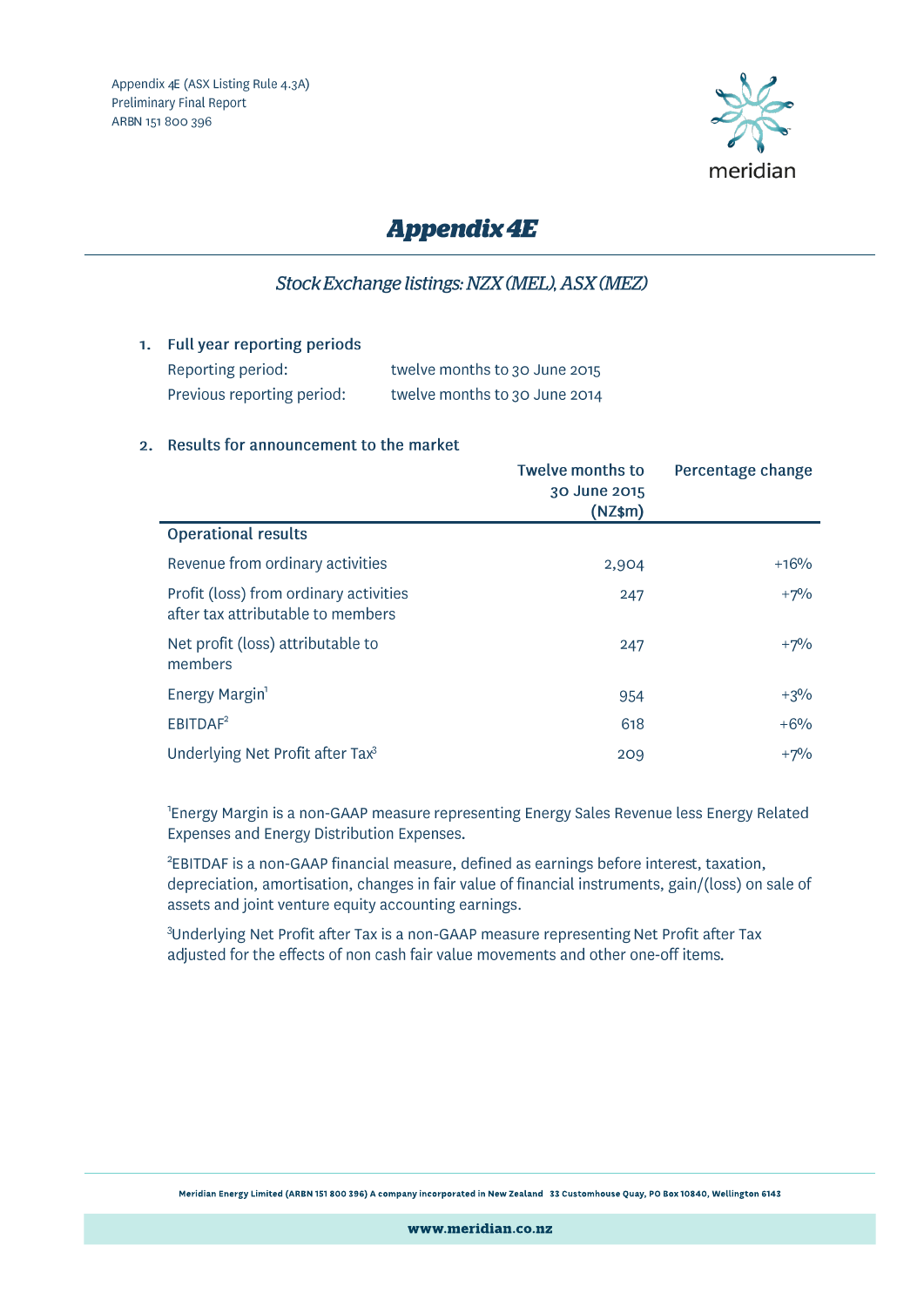| <b>Underlying NPAT Reconciliation</b>                                                               | <b>Twelve months to</b><br>30 June 2015<br>$(NZ$ \$m $)$ | <b>Twelve months to</b><br>30 June 2014<br>$(NZ$ \$m $)$ |
|-----------------------------------------------------------------------------------------------------|----------------------------------------------------------|----------------------------------------------------------|
| <b>Net Profit after Tax</b>                                                                         | 247                                                      | 230                                                      |
| Hedging instruments:                                                                                |                                                          |                                                          |
| Net Change in fair value of electricity and<br>other hedges<br>Net Change in fair value of treasury | 1                                                        | 9                                                        |
| instruments                                                                                         | 32                                                       | (27)                                                     |
| Premiums Paid on Electricity Options (less<br>interest)                                             | (15)                                                     | (20)                                                     |
| Assets:                                                                                             |                                                          |                                                          |
| <b>Impairments of Assets</b>                                                                        | 38                                                       |                                                          |
| Gain on Sale of Assets                                                                              | (19)                                                     | (7)                                                      |
| Total adjustments before tax                                                                        | 37                                                       | (45)                                                     |
| Taxation:                                                                                           |                                                          |                                                          |
| Tax effect of above adjustments                                                                     | (13)                                                     | 10                                                       |
| Release of capital gains tax provision                                                              | (28)                                                     |                                                          |
| Tax on depreciation of powerhouse<br>structures                                                     | (34)                                                     |                                                          |
| <b>Underlying Net Profit after Tax</b>                                                              | 209                                                      | 195                                                      |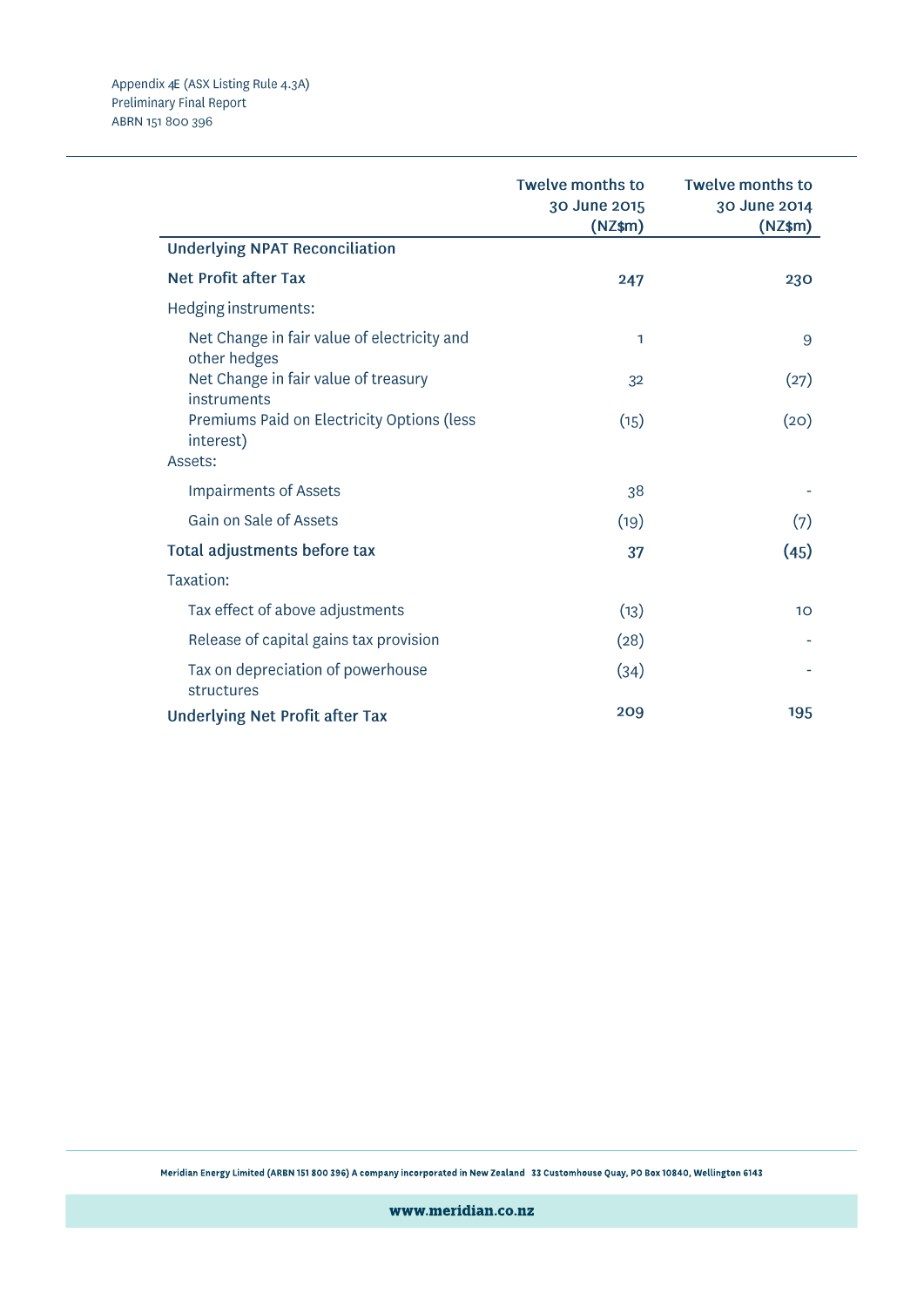|                     | <b>Amount per</b><br>security<br>(NZ cents) | <b>Franked amount</b><br>per security<br>(NZ cents) |
|---------------------|---------------------------------------------|-----------------------------------------------------|
| <b>Dividends</b>    |                                             |                                                     |
| Interim dividend    | 6.20                                        | Not franked                                         |
| <b>Record Date</b>  | 31 March 2015                               |                                                     |
| <b>Payment Date</b> | 15 April 2015                               |                                                     |
|                     |                                             |                                                     |
| Final dividend      | 8.08                                        | Not franked                                         |
| <b>Record Date</b>  | 30 September 2015                           |                                                     |
| <b>Payment Date</b> | 15 October 2015                             |                                                     |
|                     |                                             |                                                     |
| Special dividend    | 3.95                                        | Not franked                                         |
| <b>Record Date</b>  | 30 September 2015                           |                                                     |
| <b>Payment Date</b> | 15 October 2015                             |                                                     |

For commentary on the operational results please refer to the media announcement and final results presentation. Appendix 4E should be read in conjunction with the attached Group Financial Statements for the year ended 30 June 2015.

### 3. Net tangible assets per security

|                                 | 30 June 2015<br>(NZ cents) | 30 June 2014<br>(NZ cents) |
|---------------------------------|----------------------------|----------------------------|
| Net tangible asset per security |                            | 170                        |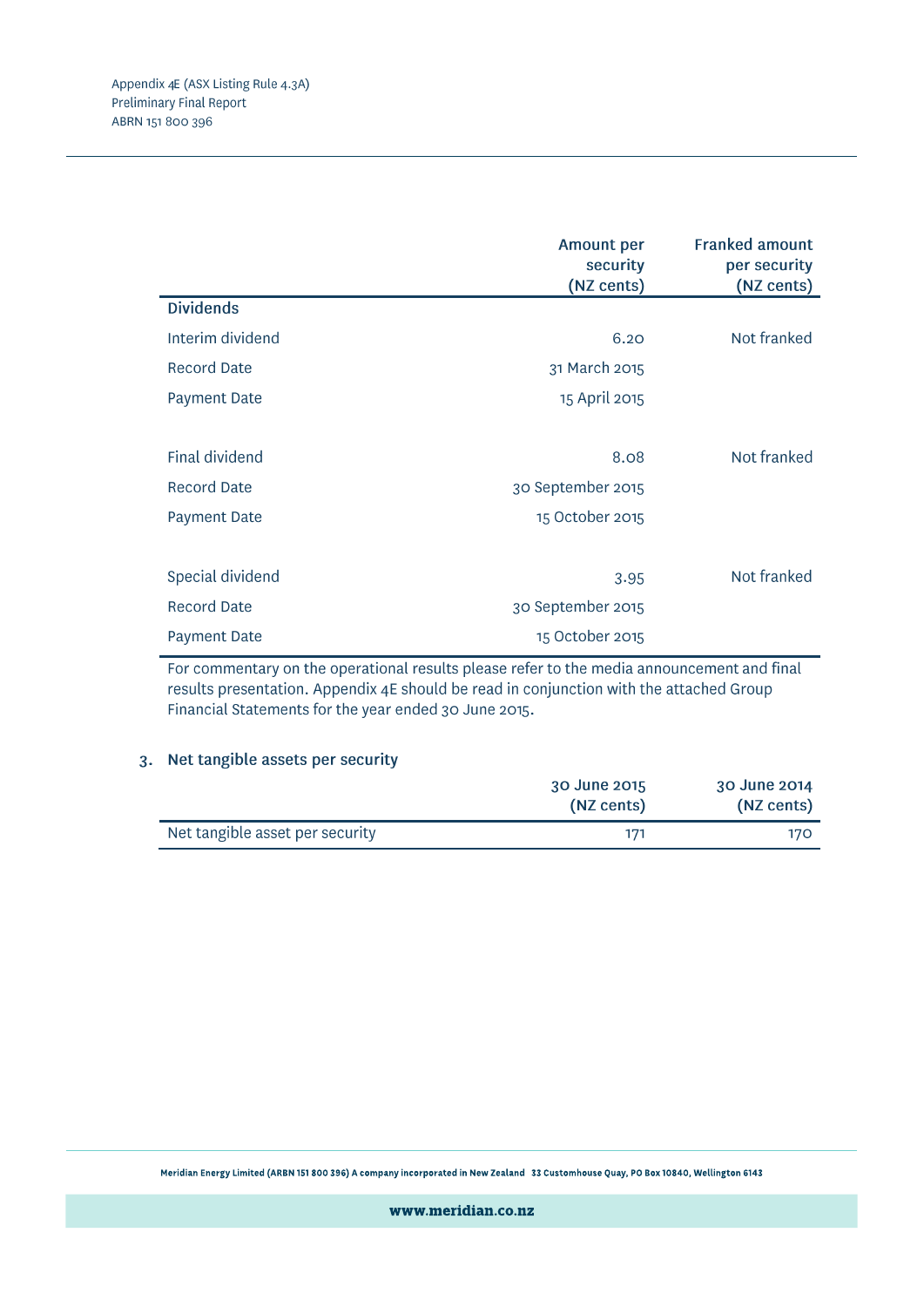## 4. Control of entities gained or lost during the period

| <b>Name of Entity</b>                    | Sold/Dissolved | <b>Principal Activity</b> | Interest Held by<br>Parent |
|------------------------------------------|----------------|---------------------------|----------------------------|
| <b>ARC Innovations Limited</b>           | O1/12/14       | <b>Metering Services</b>  |                            |
| Meridian (Whisper Tech<br>No. 2) Limited | 26/09/14       | Non-trading entity        | ۰                          |
| Meridian (Whisper Tech)<br>Limited       | 26/09/14       | Non-Trading Entity        | ۰                          |
| Meridian Energy USA<br>Incorporated      | 08/10/14       | Development               | ۰                          |
| Whisper Tech (UK)<br>Limited             | 19/09/14       | Non-Trading Entity        | ۰                          |
| Whisper Tech Limited                     | 26/09/14       | Non-Trading Entity        |                            |
| Whisper Gen Limited                      | 26/09/14       | Non-Trading Entity        | ۰                          |

## 5. Dividends

As per point 2 and NZX Appendix 7 attached

6. Dividend or distribution reinvestment plans Nil

## 7. Associates and joint venture entities

| <b>Name of Entity</b>  | Country of<br>Incorporation | Date                 | <b>Principal Activity</b>        | Interest held<br>by Group |
|------------------------|-----------------------------|----------------------|----------------------------------|---------------------------|
| <b>EDDI Project JV</b> | New Zealand                 | 1/O <sub>5</sub> /12 | Dam Management<br><b>Systems</b> | 50%                       |
| Hunter Downs JV        | New Zealand                 | 1/O7/13              | <b>Irrigation Development</b>    | 65%                       |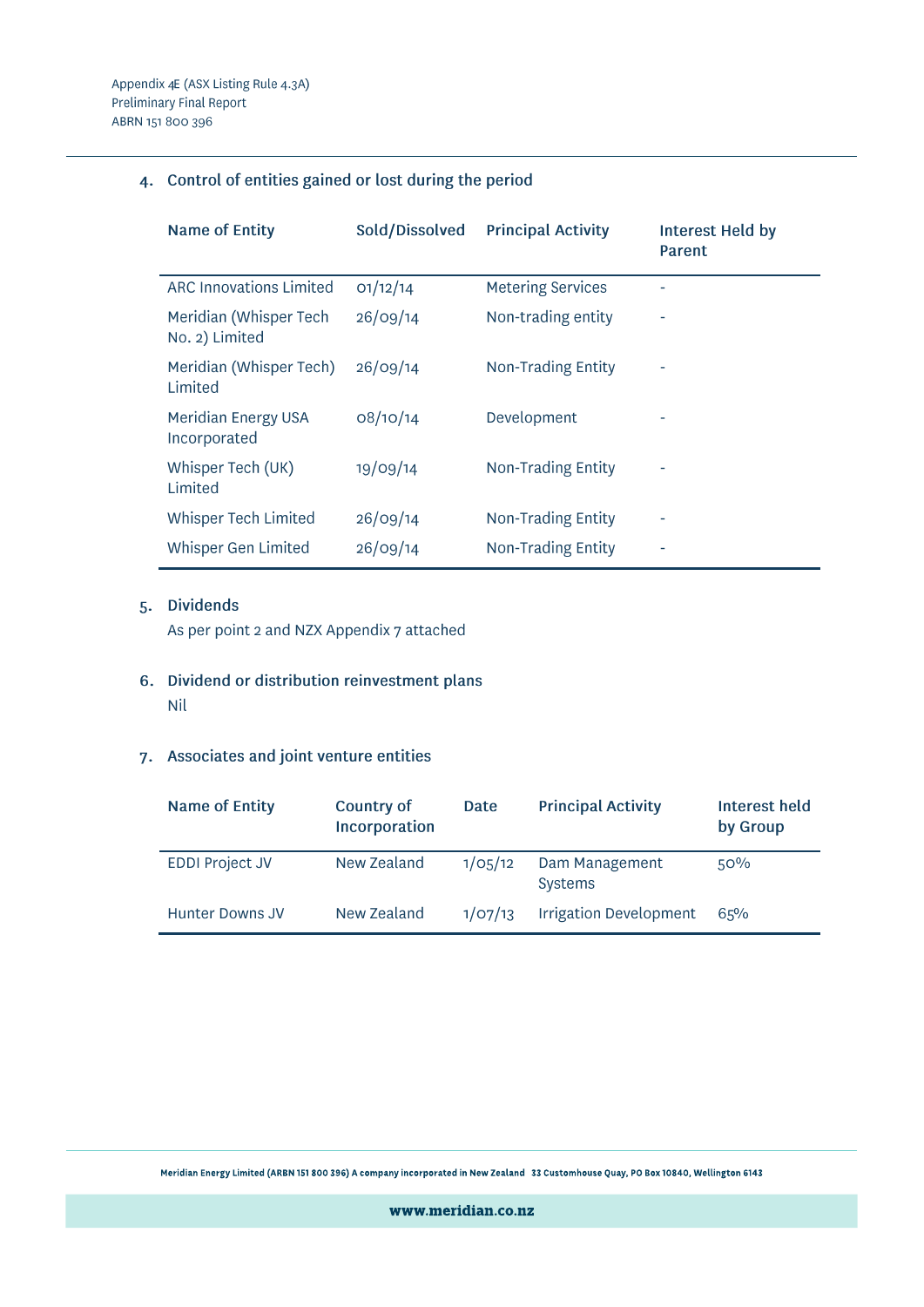#### 8. Accounting standards

The Group Financial Statements have been prepared in accordance with Generally Accepted Accounting Practice in New Zealand. They comply with the New Zealand equivalents to International Financial Reporting Standards (NZ IFRS) and International Financial Reporting Standards (IFRS), as appropriate for a profit-orientated entity and are prepared in accordance with the requirements of the Financial Reporting Act 1993. A list of additional new Accounting Standards and amendments that became effective during the period is included in the attached Group Financial Statements for the year ended 30 June 2015.

### 9. Audit

This report is based on the audited Group Financial Statements. Deloitte has provided an Independent Audit Report on the Financial Statements, which is attached.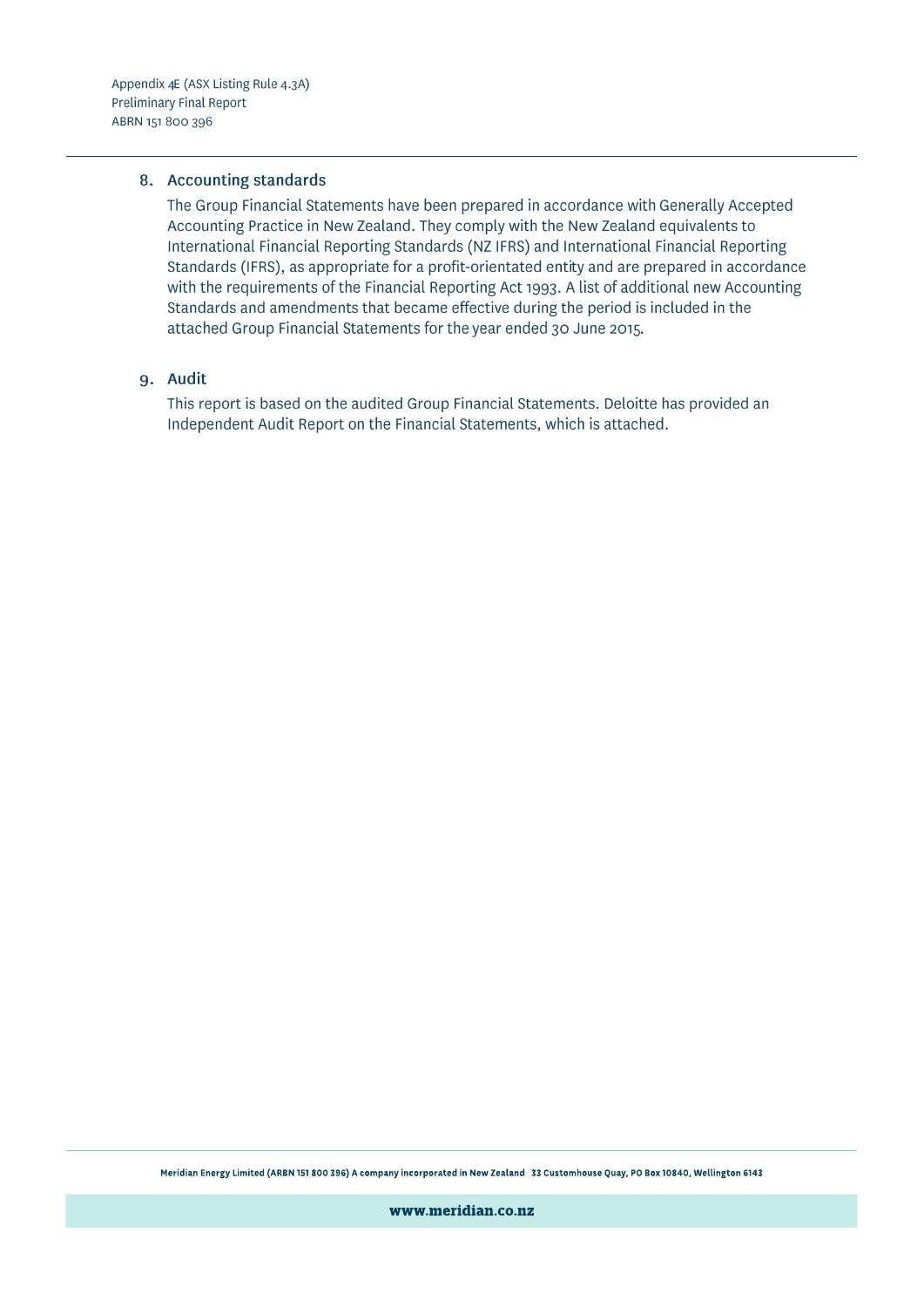# **Appendix 4G**

# **Key to Disclosures Corporate Governance Council Principles and Recommendations**

| Name of entity                                                                                                                                                                                     |                                                                                                 |
|----------------------------------------------------------------------------------------------------------------------------------------------------------------------------------------------------|-------------------------------------------------------------------------------------------------|
| Meridian Energy Limited                                                                                                                                                                            |                                                                                                 |
| <b>ARBN</b><br>151 800 396                                                                                                                                                                         | Financial year ended<br>30 June 2015                                                            |
| Our corporate governance statement <sup>2</sup> for the above period above can be found at: <sup>3</sup><br>$\sqrt{\ }$ these pages of our annual report:<br>$29 - 36$<br>this URL on our website: |                                                                                                 |
| approved by the board.                                                                                                                                                                             | The Corporate Governance Statement is accurate and up to date as at 18 August 2015 and has been |

The annexure includes a key to where our corporate governance disclosures can be located.

| Date here: | 19 August 2015    |
|------------|-------------------|
| Sign here: | Company secretary |

Print name: Jason Stein

<sup>&</sup>lt;u> 1989 - Jan Samuel Barbara, político establecido de la provincia de la provincia de la provincia de la provinci</u>  $^1$  Under Listing Rule 4.7.3, an entity must lodge with ASX a completed Appendix 4G at the same time as it lodges its annual report with ASX.

Listing Rule 4.10.3 requires an entity that is included in the official list as an ASX Listing to include in its annual report either a corporate governance statement that meets the requirements of that rule or the URL of the page on its website where such a statement is located. The corporate governance statement must disclose the extent to which the entity has followed the recommendations set by the ASX Corporate Governance Council during the reporting period. If the entity has not followed a recommendation for any part of the reporting period, its corporate governance statement must separately identify that recommendation and the period during which it was not followed and state its reasons for not following the recommendation and what (if any) alternative governance practices it adopted in lieu of the recommendation during that period.

Under Listing Rule 4.7.4, if an entity chooses to include its corporate governance statement on its website rather than in its annual report, it must lodge a copy of the corporate governance statement with ASX at the same time as it lodges its annual report with ASX. The corporate governance statement must be current as at the effective date specified in that statement for the purposes of rule 4.10.3.

<sup>&</sup>lt;sup>2</sup> "Corporate governance statement" is defined in Listing Rule 19.12 to mean the statement referred to in Listing Rule 4.10.3 which discloses the extent to which an entity has followed the recommendations set by the ASX Corporate Governance Council during a particular reporting period.

<sup>&</sup>lt;sup>3</sup> Mark whichever option is correct and then complete the page number(s) of the annual report, or the URL of the web page, where the entity's corporate governance statement can be found.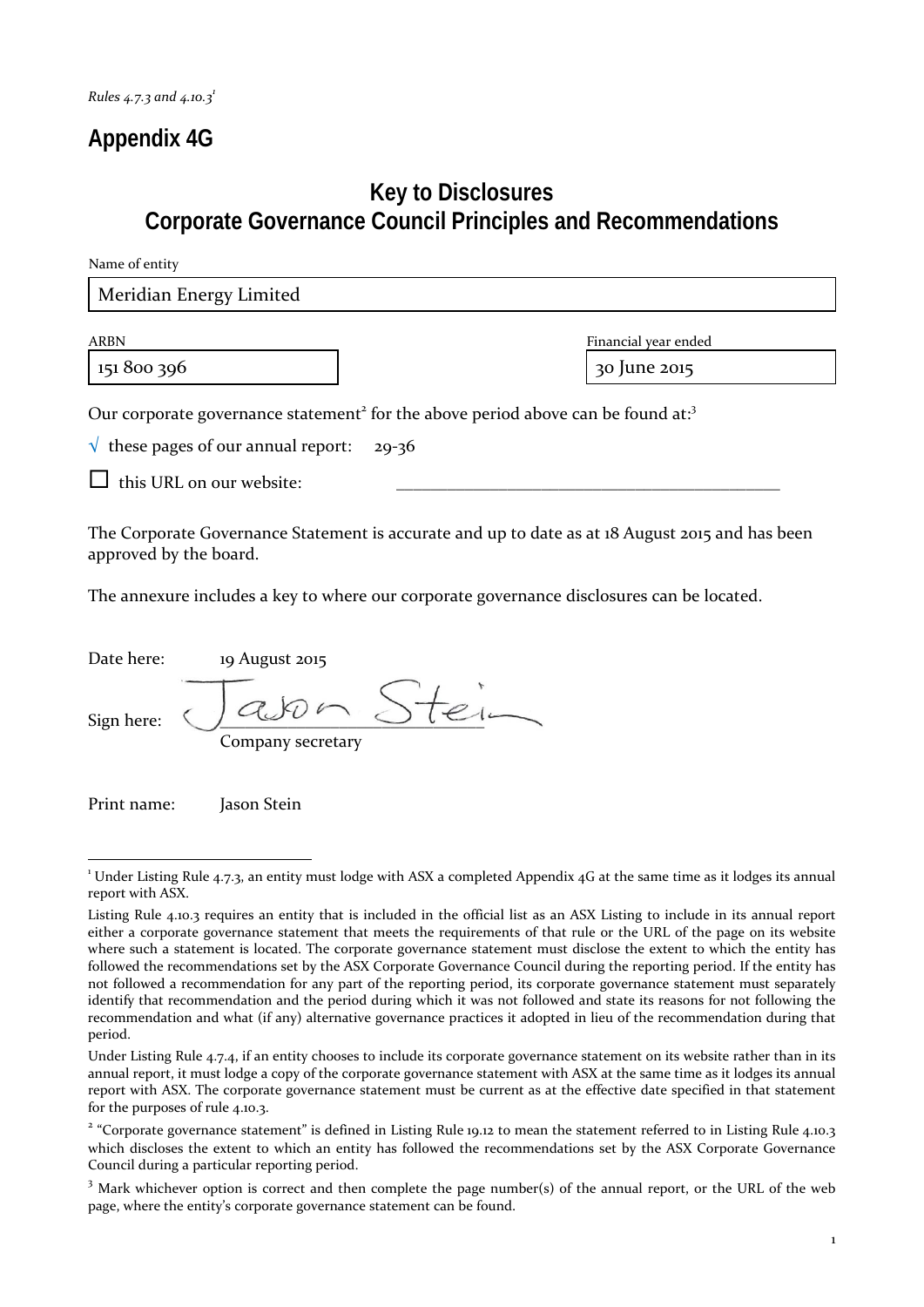## **ANNEXURE – KEY TO CORPORATE GOVERNANCE DISCLOSURES**

| <b>Corporate Governance Council recommendation</b> |                                                                                                                                                                                                                                                                                                                                                      | We have followed the recommendation in full for the<br>whole of the period above. We have disclosed                                                                                                                                                                                                                                                                                                                                         | We have NOT followed the recommendation in full<br>for the whole of the period above. We have disclosed<br>$\cdots$                                                     |
|----------------------------------------------------|------------------------------------------------------------------------------------------------------------------------------------------------------------------------------------------------------------------------------------------------------------------------------------------------------------------------------------------------------|---------------------------------------------------------------------------------------------------------------------------------------------------------------------------------------------------------------------------------------------------------------------------------------------------------------------------------------------------------------------------------------------------------------------------------------------|-------------------------------------------------------------------------------------------------------------------------------------------------------------------------|
|                                                    | <b>PRINCIPLE 1 - LAY SOLID FOUNDATIONS FOR MANAGEMENT AND OVERSIGHT</b>                                                                                                                                                                                                                                                                              |                                                                                                                                                                                                                                                                                                                                                                                                                                             |                                                                                                                                                                         |
| 1.1                                                | A listed entity should disclose:<br>(a) the respective roles and responsibilities of its<br>board and management; and<br>(b) those matters expressly reserved to the board and<br>those delegated to management.                                                                                                                                     | the fact that we follow this recommendation:<br>in our Corporate Governance Statement OR<br>V<br>at this location:<br>Insert location here<br>and information about the respective roles and<br>responsibilities of our board and management (including<br>those matters expressly reserved to the board and those<br>delegated to management):<br>at this location:<br>https://www.meridianenergy.co.nz/investors/<br>Insert location here | an explanation why that is so in our Corporate<br>Governance Statement OR<br>we are an externally managed entity and this<br>recommendation is therefore not applicable |
| 1,2                                                | A listed entity should:<br>(a) undertake appropriate checks before appointing a<br>person, or putting forward to security holders a<br>candidate for election, as a director; and<br>(b) provide security holders with all material<br>information in its possession relevant to a<br>decision on whether or not to elect or re-elect a<br>director. | the fact that we follow this recommendation:<br>in our Corporate Governance Statement OR<br>at this location:<br>Insert location here                                                                                                                                                                                                                                                                                                       | an explanation why that is so in our Corporate<br>Governance Statement OR<br>we are an externally managed entity and this<br>recommendation is therefore not applicable |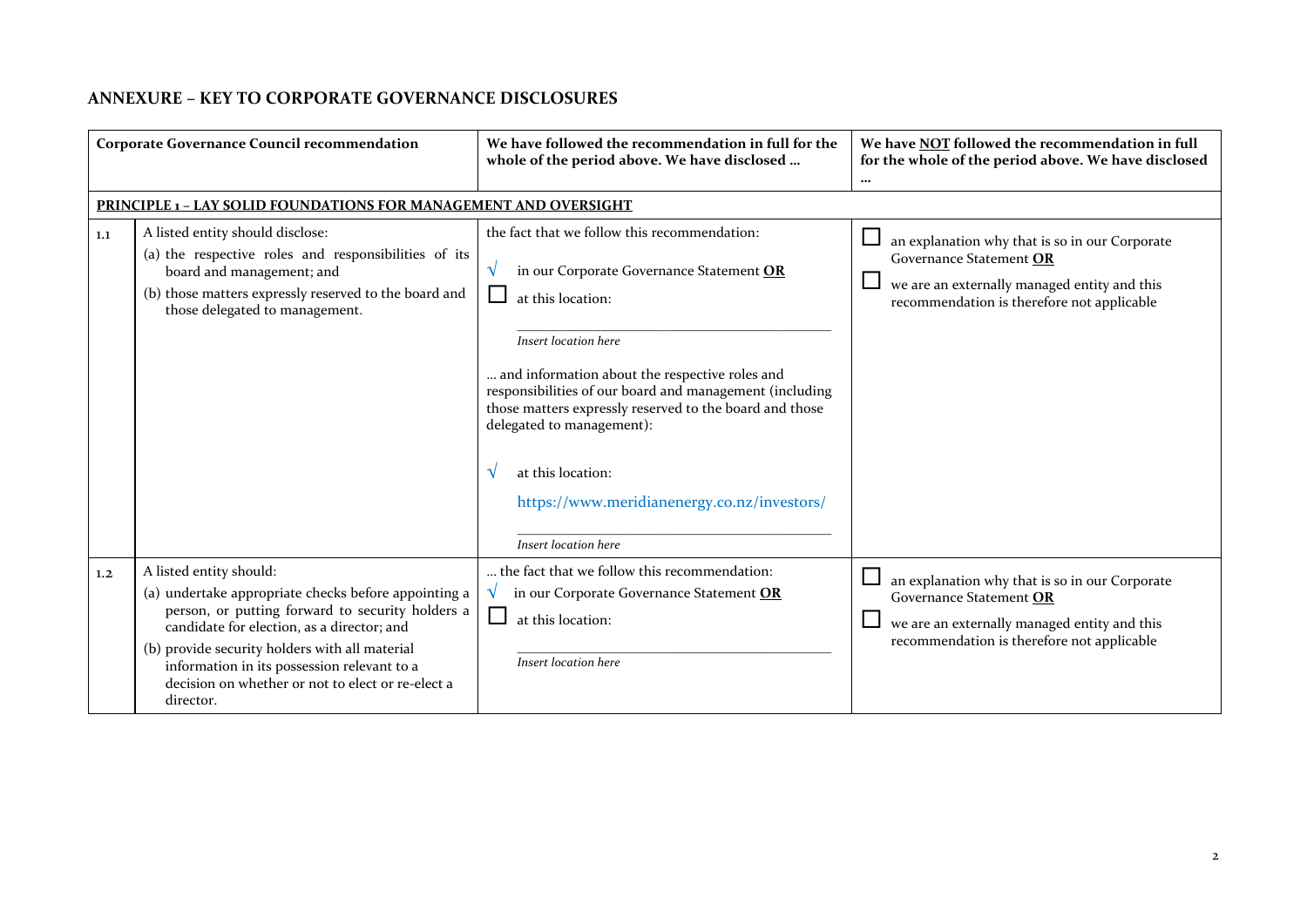|     | <b>Corporate Governance Council recommendation</b>                                                                                                                                                                                                                                                                                                                                                                                                                                                                                                                                                                                                                                                                                                                                                                                                                                   | We have followed the recommendation in full for the<br>whole of the period above. We have disclosed                                                                                                                                                                                                                                                                                                                                                                                                                                                                                                         | We have NOT followed the recommendation in full<br>for the whole of the period above. We have disclosed                                                                           |
|-----|--------------------------------------------------------------------------------------------------------------------------------------------------------------------------------------------------------------------------------------------------------------------------------------------------------------------------------------------------------------------------------------------------------------------------------------------------------------------------------------------------------------------------------------------------------------------------------------------------------------------------------------------------------------------------------------------------------------------------------------------------------------------------------------------------------------------------------------------------------------------------------------|-------------------------------------------------------------------------------------------------------------------------------------------------------------------------------------------------------------------------------------------------------------------------------------------------------------------------------------------------------------------------------------------------------------------------------------------------------------------------------------------------------------------------------------------------------------------------------------------------------------|-----------------------------------------------------------------------------------------------------------------------------------------------------------------------------------|
| 1.3 | A listed entity should have a written agreement with<br>each director and senior executive setting out the<br>terms of their appointment.                                                                                                                                                                                                                                                                                                                                                                                                                                                                                                                                                                                                                                                                                                                                            | the fact that we follow this recommendation:<br>in our Corporate Governance Statement OR<br>$\sqrt{}$<br>at this location:<br>Annual Report - Remuneration Report page 37-39<br>Insert location here                                                                                                                                                                                                                                                                                                                                                                                                        | an explanation why that is so in our Corporate<br>Governance Statement OR<br>we are an externally managed entity and this<br>recommendation is therefore not applicable           |
| 1.4 | The company secretary of a listed entity should be<br>accountable directly to the board, through the chair,<br>on all matters to do with the proper functioning of<br>the board.                                                                                                                                                                                                                                                                                                                                                                                                                                                                                                                                                                                                                                                                                                     | the fact that we follow this recommendation:<br>in our Corporate Governance Statement OR<br>$\sqrt{ }$<br>at this location:<br>https://www.meridianenergy.co.nz/investors/<br>Insert location here                                                                                                                                                                                                                                                                                                                                                                                                          | an explanation why that is so in our Corporate<br>Governance Statement OR<br>$\Box$<br>we are an externally managed entity and this<br>recommendation is therefore not applicable |
| 1.5 | A listed entity should:<br>(a) have a diversity policy which includes<br>requirements for the board or a relevant<br>committee of the board to set measurable<br>objectives for achieving gender diversity and to<br>assess annually both the objectives and the<br>entity's progress in achieving them;<br>(b) disclose that policy or a summary of it; and<br>(c) disclose as at the end of each reporting period the<br>measurable objectives for achieving gender<br>diversity set by the board or a relevant committee<br>of the board in accordance with the entity's<br>diversity policy and its progress towards achieving<br>them and either:<br>(1) the respective proportions of men and women<br>on the board, in senior executive positions<br>and across the whole organisation (including<br>how the entity has defined "senior executive"<br>for these purposes); or | the fact that we have a diversity policy that complies<br>with paragraph (a):<br>$\sqrt{}$<br>in our Corporate Governance Statement OR<br>$\sqrt{}$<br>at this location:<br>https://www.meridianenergy.co.nz/investors/<br>Insert location here<br>and a copy of our diversity policy or a summary of it:<br>$\sqrt{\phantom{a}}$ at this location:<br>https://www.meridianenergy.co.nz/investors/<br>Insert location here<br>the measurable objectives for achieving gender diversity<br>set by the board or a relevant committee of the board in<br>accordance with our diversity policy and our progress | $\Box$<br>an explanation why that is so in our Corporate<br>Governance Statement OR<br>we are an externally managed entity and this<br>recommendation is therefore not applicable |
|     | (2) if the entity is a "relevant employer" under the<br>Workplace Gender Equality Act, the entity's                                                                                                                                                                                                                                                                                                                                                                                                                                                                                                                                                                                                                                                                                                                                                                                  | towards achieving them:<br>in our Corporate Governance Statement OR                                                                                                                                                                                                                                                                                                                                                                                                                                                                                                                                         |                                                                                                                                                                                   |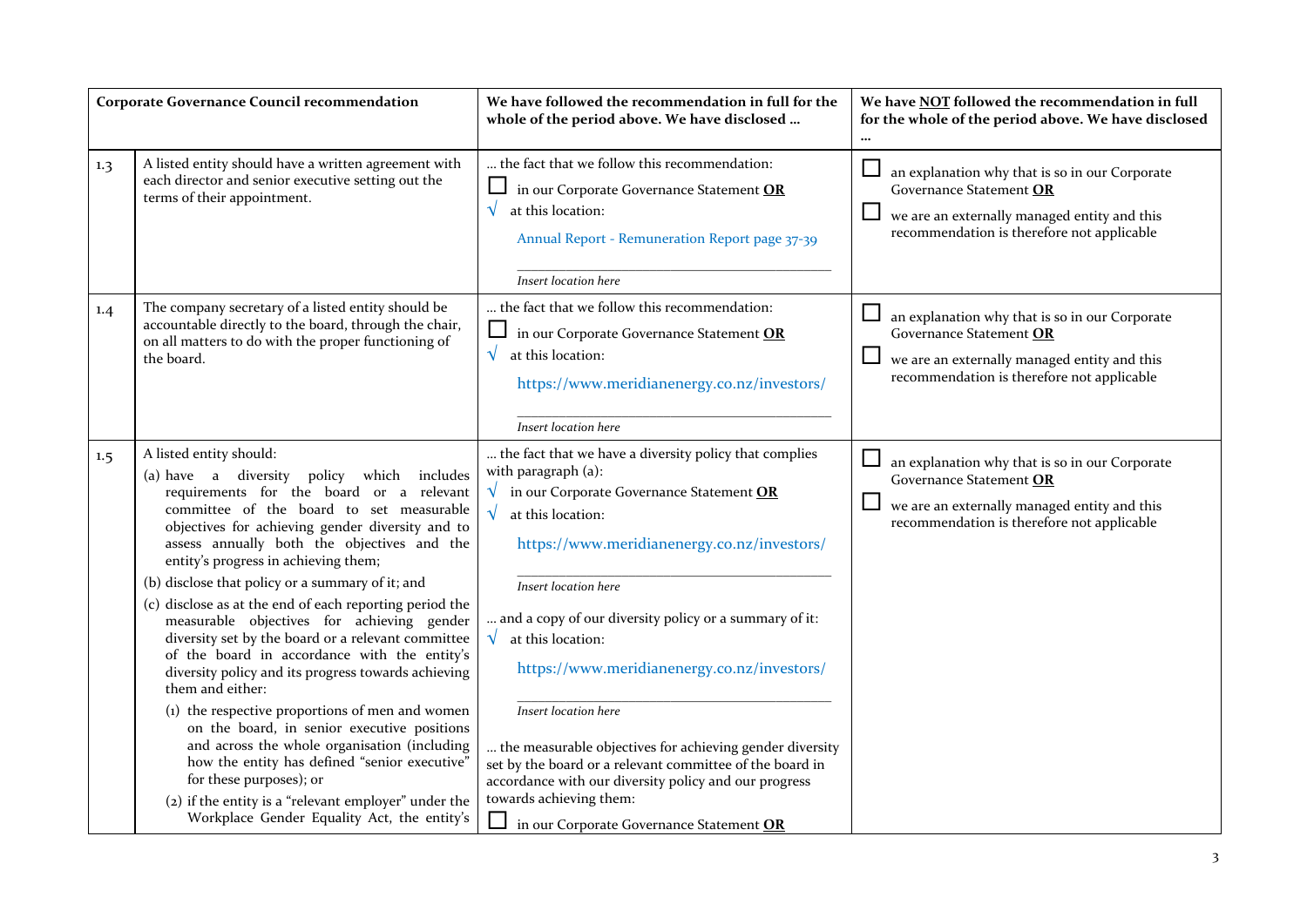| <b>Corporate Governance Council recommendation</b> |                                                                                                                                                                                                                                                                                                                                                  | We have followed the recommendation in full for the<br>whole of the period above. We have disclosed                                                                                                                                                                                                          | We have NOT followed the recommendation in full<br>for the whole of the period above. We have disclosed<br>$\cdots$                                                     |
|----------------------------------------------------|--------------------------------------------------------------------------------------------------------------------------------------------------------------------------------------------------------------------------------------------------------------------------------------------------------------------------------------------------|--------------------------------------------------------------------------------------------------------------------------------------------------------------------------------------------------------------------------------------------------------------------------------------------------------------|-------------------------------------------------------------------------------------------------------------------------------------------------------------------------|
|                                                    | most recent "Gender Equality Indicators", as<br>defined in and published under that Act.                                                                                                                                                                                                                                                         | at this location:<br>Annual Report – CEO / Chair Report pages 5-9<br>Insert location here<br>and the information referred to in paragraphs $(c)(1)$ or<br>$(2)$ :<br>in our Corporate Governance Statement OR<br>at this location:<br>Annual Report - CEO / Chair Report pages 5-9<br>Insert location here   |                                                                                                                                                                         |
| $1.6\,$                                            | A listed entity should:<br>(a) have and disclose a process for periodically<br>evaluating the performance of the board, its<br>committees and individual directors; and<br>(b) disclose, in relation to each reporting period,<br>whether a performance evaluation was<br>undertaken in the reporting period in accordance<br>with that process. | the evaluation process referred to in paragraph (a):<br>$\sqrt{\ }$ in our Corporate Governance Statement OR<br>⊔<br>at this location:<br>Insert location here<br>and the information referred to in paragraph (b):<br>in our Corporate Governance Statement OR<br>at this location:<br>Insert location here | an explanation why that is so in our Corporate<br>Governance Statement OR<br>we are an externally managed entity and this<br>recommendation is therefore not applicable |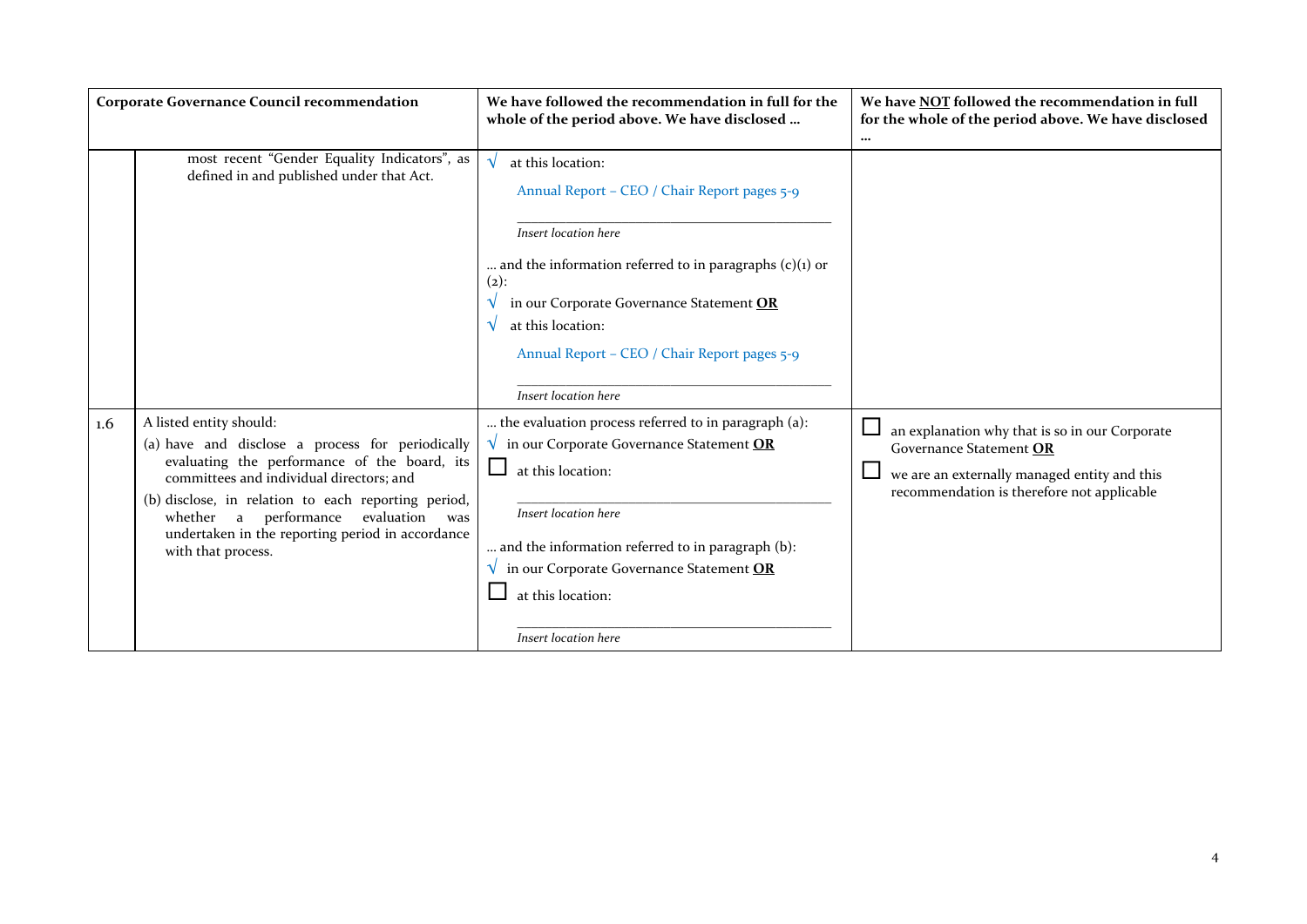|     | <b>Corporate Governance Council recommendation</b>                                                                                                                                                                                                                                                                           | We have followed the recommendation in full for the<br>whole of the period above. We have disclosed                                                                                                                                                                                         | We have NOT followed the recommendation in full<br>for the whole of the period above. We have disclosed<br>$\cdots$                                                     |
|-----|------------------------------------------------------------------------------------------------------------------------------------------------------------------------------------------------------------------------------------------------------------------------------------------------------------------------------|---------------------------------------------------------------------------------------------------------------------------------------------------------------------------------------------------------------------------------------------------------------------------------------------|-------------------------------------------------------------------------------------------------------------------------------------------------------------------------|
| 1.7 | A listed entity should:<br>(a) have and disclose a process for periodically<br>evaluating the performance of its senior<br>executives; and<br>(b) disclose, in relation to each reporting period,<br>performance<br>evaluation<br>whether a<br>was<br>undertaken in the reporting period in accordance<br>with that process. | the evaluation process referred to in paragraph (a):<br>in our Corporate Governance Statement OR<br>at this location:<br>Insert location here<br>and the information referred to in paragraph (b):<br>in our Corporate Governance Statement OR<br>at this location:<br>Insert location here | an explanation why that is so in our Corporate<br>Governance Statement OR<br>we are an externally managed entity and this<br>recommendation is therefore not applicable |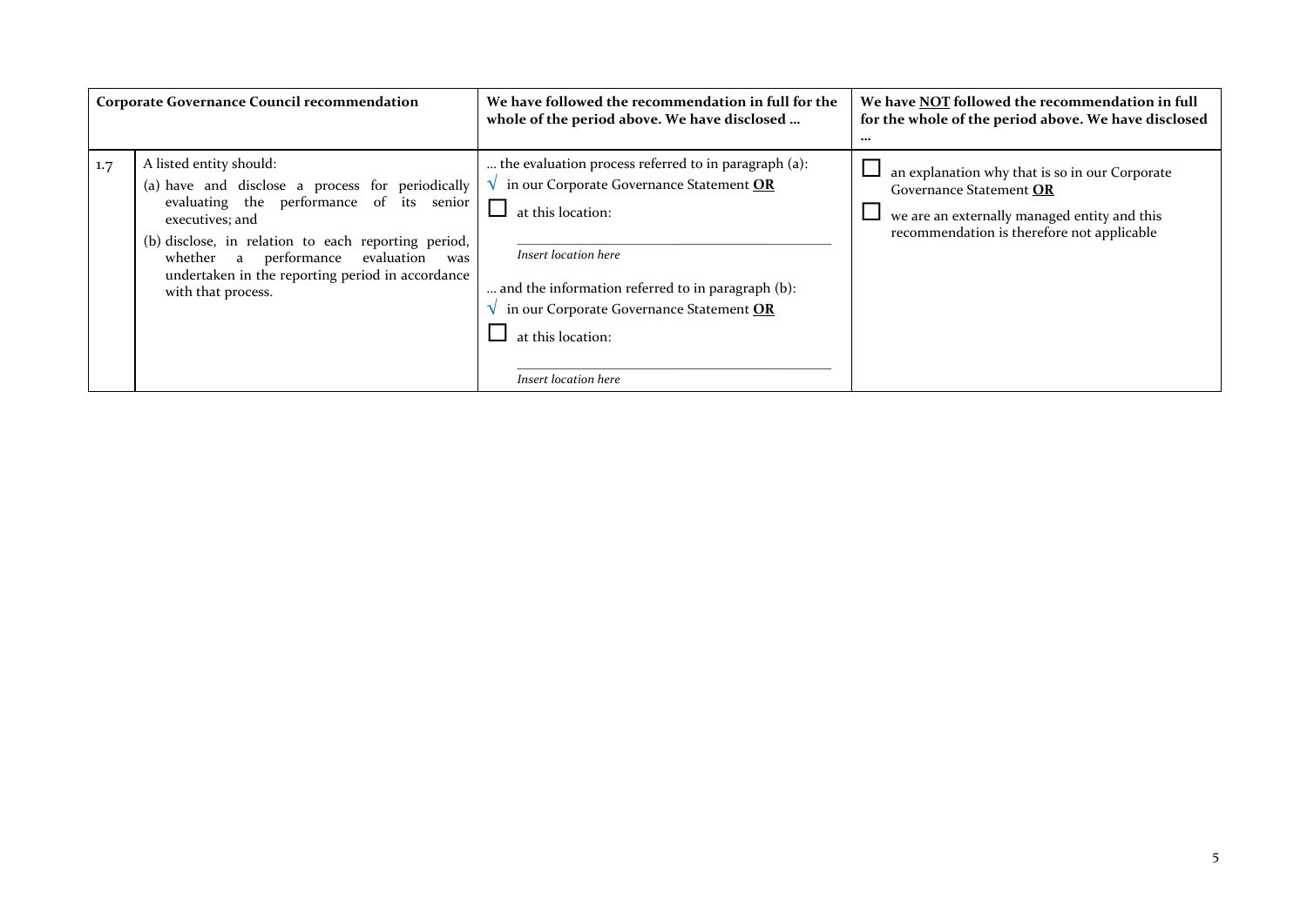| Corporate Governance Council recommendation           | We have followed the recommendation in full for the<br>whole of the period above. We have disclosed | We have NOT followed the recommendation in full<br>for the whole of the period above. We have disclosed `<br> |
|-------------------------------------------------------|-----------------------------------------------------------------------------------------------------|---------------------------------------------------------------------------------------------------------------|
| <b>PRINCIPLE 2 - STRUCTURE THE BOARD TO ADD VALUE</b> |                                                                                                     |                                                                                                               |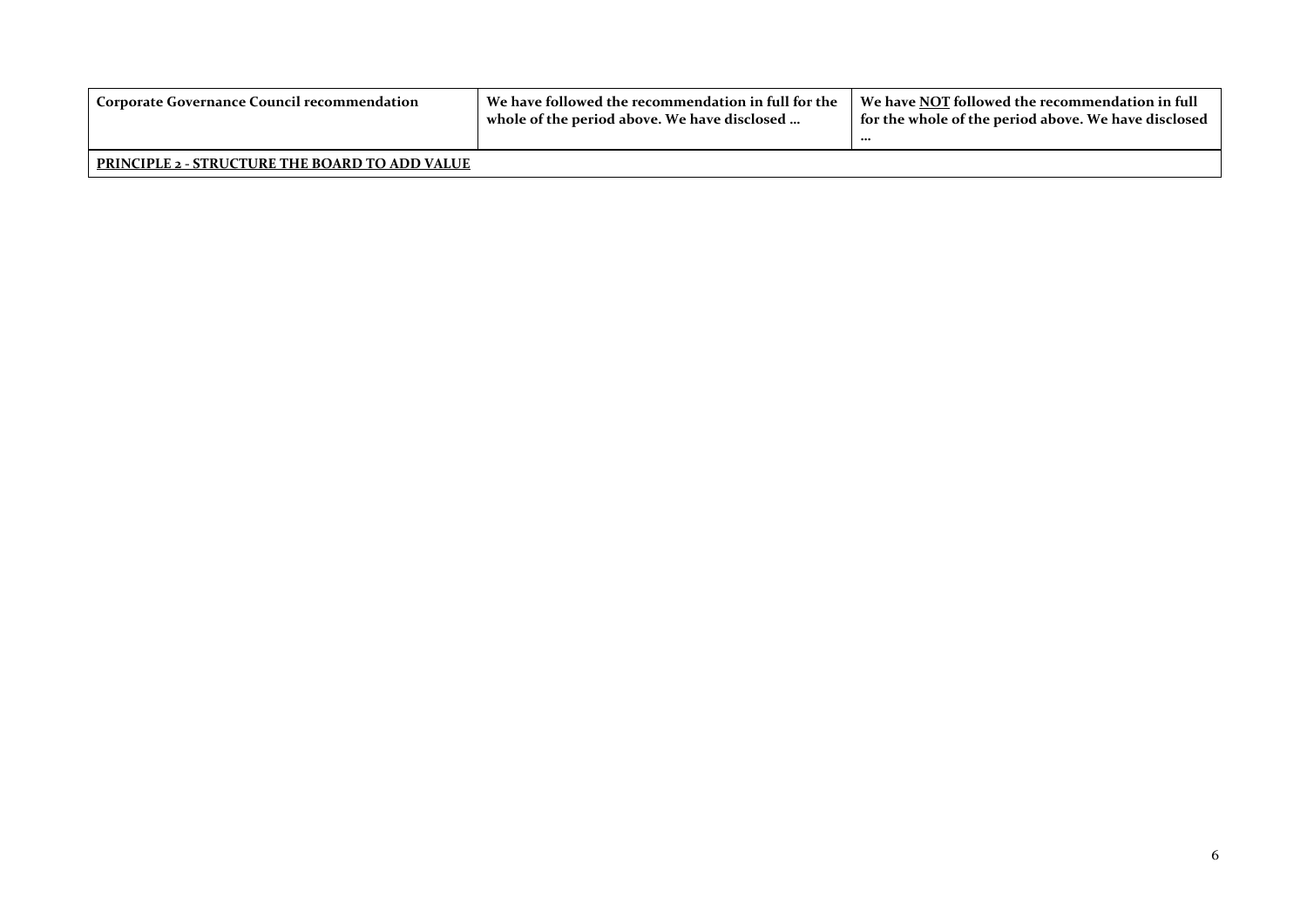|     | <b>Corporate Governance Council recommendation</b>                                                                                                                                                                                                                                                                                                                                                                                                                                                                                                                                                                                                                                                                                                                                                                                                                    | We have followed the recommendation in full for the<br>whole of the period above. We have disclosed                                                                                                                                                                                                                                                                                                                                                                                                                                                                                                                                                                                                                                                                                                                                                                                                                                                                                                                                                                                       | We have NOT followed the recommendation in full<br>for the whole of the period above. We have disclosed                                                                 |
|-----|-----------------------------------------------------------------------------------------------------------------------------------------------------------------------------------------------------------------------------------------------------------------------------------------------------------------------------------------------------------------------------------------------------------------------------------------------------------------------------------------------------------------------------------------------------------------------------------------------------------------------------------------------------------------------------------------------------------------------------------------------------------------------------------------------------------------------------------------------------------------------|-------------------------------------------------------------------------------------------------------------------------------------------------------------------------------------------------------------------------------------------------------------------------------------------------------------------------------------------------------------------------------------------------------------------------------------------------------------------------------------------------------------------------------------------------------------------------------------------------------------------------------------------------------------------------------------------------------------------------------------------------------------------------------------------------------------------------------------------------------------------------------------------------------------------------------------------------------------------------------------------------------------------------------------------------------------------------------------------|-------------------------------------------------------------------------------------------------------------------------------------------------------------------------|
| 2.1 | The board of a listed entity should:<br>(a) have a nomination committee which:<br>(1) has at least three members, a majority of<br>whom are independent directors; and<br>(2) is chaired by an independent director,<br>and disclose:<br>(3) the charter of the committee;<br>$(4)$ the members of the committee; and<br>(5) as at the end of each reporting period, the<br>number of times the committee met<br>throughout the period and the individual<br>attendances of the members at those<br>meetings; OR<br>(b) if it does not have a nomination committee,<br>disclose that fact and the processes it employs to<br>address board succession issues and to ensure<br>that the board has the appropriate balance of<br>skills, knowledge, experience, independence and<br>diversity to enable it to discharge its duties and<br>responsibilities effectively. | [If the entity complies with paragraph (a):]<br>the fact that we have a nomination committee that<br>complies with paragraphs $(i)$ and $(2)$ :<br>$\sqrt{\ }$ in our Corporate Governance Statement OR<br>at this location:<br>Insert location here<br>and a copy of the charter of the committee:<br>$\sqrt{\phantom{a}}$ at this location:<br>https://www.meridianenergy.co.nz/investors/<br>Insert location here<br>and the information referred to in paragraphs (4) and<br>$(5)$ :<br>$\sqrt{\ }$ in our Corporate Governance Statement OR<br>$\Box$<br>at this location:<br>Insert location here<br>[If the entity complies with paragraph (b):]<br>the fact that we do not have a nomination committee<br>and the processes we employ to address board succession<br>issues and to ensure that the board has the appropriate<br>balance of skills, knowledge, experience, independence<br>and diversity to enable it to discharge its duties and<br>responsibilities effectively:<br>in our Corporate Governance Statement OR<br>at this location:<br>N/A<br>Insert location here | an explanation why that is so in our Corporate<br>Governance Statement OR<br>we are an externally managed entity and this<br>recommendation is therefore not applicable |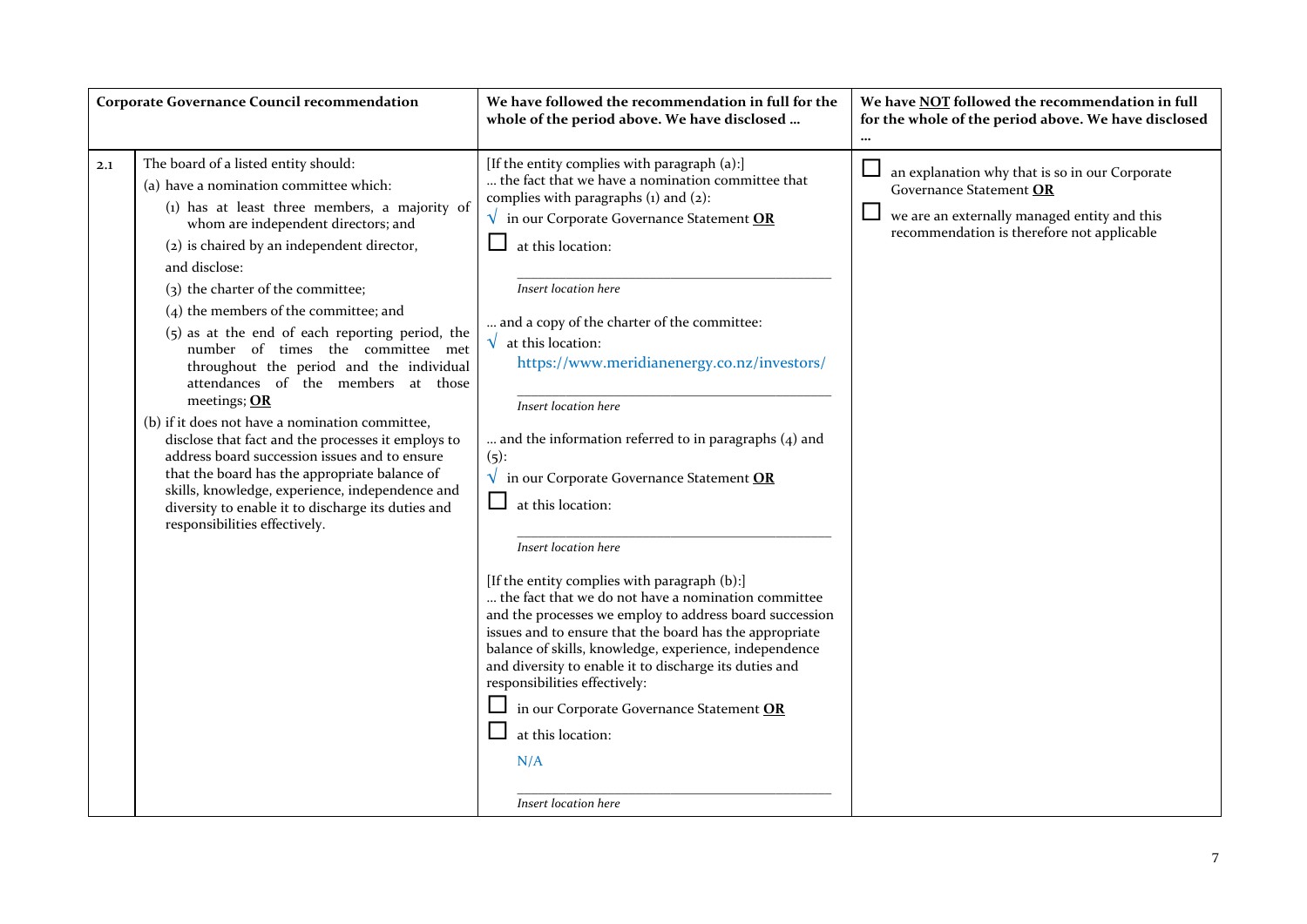|     | <b>Corporate Governance Council recommendation</b>                                                                                                                                                                                                                                                                                                                                                                                                                                                                                               | We have followed the recommendation in full for the<br>whole of the period above. We have disclosed                                                                                                                                                                                                                                                                                                                                                                                                                                                  | We have NOT followed the recommendation in full<br>for the whole of the period above. We have disclosed<br>$\cdots$                                                     |
|-----|--------------------------------------------------------------------------------------------------------------------------------------------------------------------------------------------------------------------------------------------------------------------------------------------------------------------------------------------------------------------------------------------------------------------------------------------------------------------------------------------------------------------------------------------------|------------------------------------------------------------------------------------------------------------------------------------------------------------------------------------------------------------------------------------------------------------------------------------------------------------------------------------------------------------------------------------------------------------------------------------------------------------------------------------------------------------------------------------------------------|-------------------------------------------------------------------------------------------------------------------------------------------------------------------------|
| 2.2 | A listed entity should have and disclose a board skills<br>matrix setting out the mix of skills and diversity that<br>the board currently has or is looking to achieve in its<br>membership.                                                                                                                                                                                                                                                                                                                                                     | our board skills matrix:<br>$\sqrt{\ }$ in our Corporate Governance Statement OR<br>at this location:<br>Insert location here                                                                                                                                                                                                                                                                                                                                                                                                                        | an explanation why that is so in our Corporate<br>Governance Statement OR<br>we are an externally managed entity and this<br>recommendation is therefore not applicable |
| 2.3 | A listed entity should disclose:<br>(a) the names of the directors considered by the<br>board to be independent directors;<br>(b) if a director has an interest, position, association<br>or relationship of the type described in Box 2.3<br>but the board is of the opinion that it does not<br>compromise the independence of the director,<br>the nature of the interest, position, association or<br>relationship in question and an explanation of<br>why the board is of that opinion; and<br>(c) the length of service of each director. | the names of the directors considered by the board to be<br>independent directors:<br>$\sqrt{\ }$ in our Corporate Governance Statement OR<br>at this location:<br>Insert location here<br>where applicable, the information referred to in<br>paragraph (b):<br>in our Corporate Governance Statement OR<br>at this location:<br>N/A<br>Insert location here<br>the length of service of each director:<br>in our Corporate Governance Statement OR<br>at this location:<br>Annual Report -Director Biographies pages 10-11<br>Insert location here | an explanation why that is so in our Corporate<br><b>Governance Statement</b>                                                                                           |
| 2.4 | A majority of the board of a listed entity should be<br>independent directors.                                                                                                                                                                                                                                                                                                                                                                                                                                                                   | the fact that we follow this recommendation:<br>in our Corporate Governance Statement OR<br>at this location:<br>Insert location here                                                                                                                                                                                                                                                                                                                                                                                                                | an explanation why that is so in our Corporate<br>Governance Statement OR<br>we are an externally managed entity and this<br>recommendation is therefore not applicable |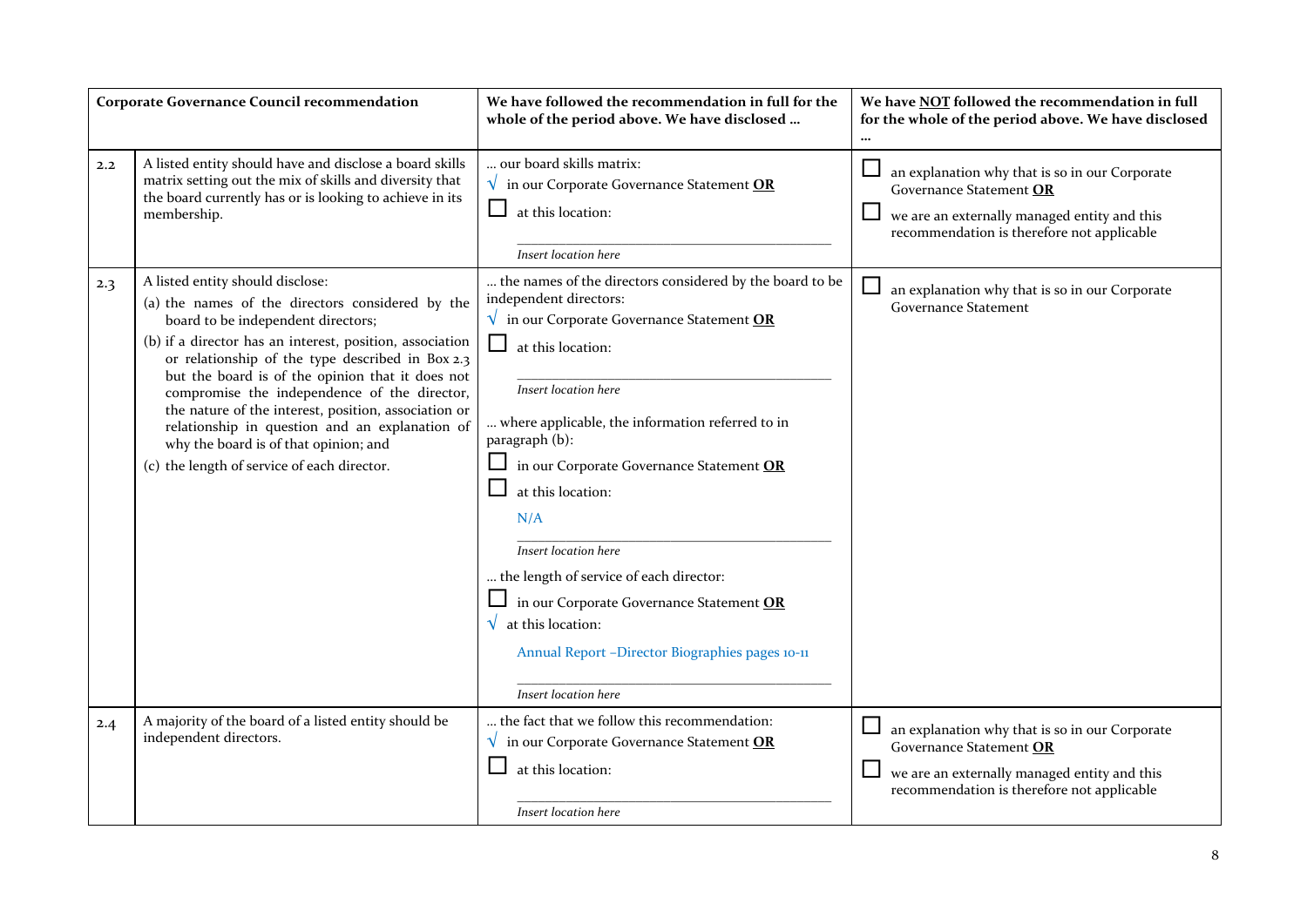|                                                    | <b>Corporate Governance Council recommendation</b>                                                                                                                                                                                                                 | We have followed the recommendation in full for the<br>whole of the period above. We have disclosed                                                                                              | We have NOT followed the recommendation in full<br>for the whole of the period above. We have disclosed                                                                 |
|----------------------------------------------------|--------------------------------------------------------------------------------------------------------------------------------------------------------------------------------------------------------------------------------------------------------------------|--------------------------------------------------------------------------------------------------------------------------------------------------------------------------------------------------|-------------------------------------------------------------------------------------------------------------------------------------------------------------------------|
| 2.5                                                | The chair of the board of a listed entity should be an<br>independent director and, in particular, should not<br>be the same person as the CEO of the entity.                                                                                                      | the fact that we follow this recommendation:<br>in our Corporate Governance Statement OR<br>$\sqrt{\;}$ at this location:<br>https://www.meridianenergy.co.nz/investors/<br>Insert location here | an explanation why that is so in our Corporate<br>Governance Statement OR<br>we are an externally managed entity and this<br>recommendation is therefore not applicable |
| 2.6                                                | A listed entity should have a program for inducting<br>new directors and provide appropriate professional<br>development opportunities for directors to develop<br>and maintain the skills and knowledge needed to<br>perform their role as directors effectively. | the fact that we follow this recommendation:<br>$\sqrt{\ }$ in our Corporate Governance Statement OR<br>at this location:<br>Insert location here                                                | an explanation why that is so in our Corporate<br>Governance Statement OR<br>we are an externally managed entity and this<br>recommendation is therefore not applicable |
| <b>PRINCIPLE 3 - ACT ETHICALLY AND RESPONSIBLY</b> |                                                                                                                                                                                                                                                                    |                                                                                                                                                                                                  |                                                                                                                                                                         |
| 3.1                                                | A listed entity should:<br>(a) have a code of conduct for its directors, senior<br>executives and employees; and<br>(b) disclose that code or a summary of it.                                                                                                     | our code of conduct or a summary of it:<br>in our Corporate Governance Statement OR<br>at this location:                                                                                         | an explanation why that is so in our Corporate<br><b>Governance Statement</b>                                                                                           |
|                                                    |                                                                                                                                                                                                                                                                    | Insert location here                                                                                                                                                                             |                                                                                                                                                                         |
|                                                    | <b>PRINCIPLE 4 - SAFEGUARD INTEGRITY IN CORPORATE REPORTING</b>                                                                                                                                                                                                    |                                                                                                                                                                                                  |                                                                                                                                                                         |
| 4.1                                                | The board of a listed entity should:<br>(a) have an audit committee which:<br>(1) has at least three members, all of whom are                                                                                                                                      | [If the entity complies with paragraph (a):]<br>the fact that we have an audit committee that complies<br>with paragraphs $(i)$ and $(2)$ :                                                      | an explanation why that is so in our Corporate<br><b>Governance Statement</b>                                                                                           |
|                                                    | non-executive directors and a majority of<br>whom are independent directors; and                                                                                                                                                                                   | $\sqrt{\ }$ in our Corporate Governance Statement OR                                                                                                                                             |                                                                                                                                                                         |
|                                                    | (2) is chaired by an independent director, who is<br>not the chair of the board,                                                                                                                                                                                   | at this location:                                                                                                                                                                                |                                                                                                                                                                         |
|                                                    | and disclose:                                                                                                                                                                                                                                                      | Insert location here                                                                                                                                                                             |                                                                                                                                                                         |
|                                                    | (3) the charter of the committee;<br>(4) the relevant qualifications and experience of<br>the members of the committee; and<br>(5) in relation to each reporting period, the                                                                                       | and a copy of the charter of the committee:<br>$\sqrt{\;}$ at this location:                                                                                                                     |                                                                                                                                                                         |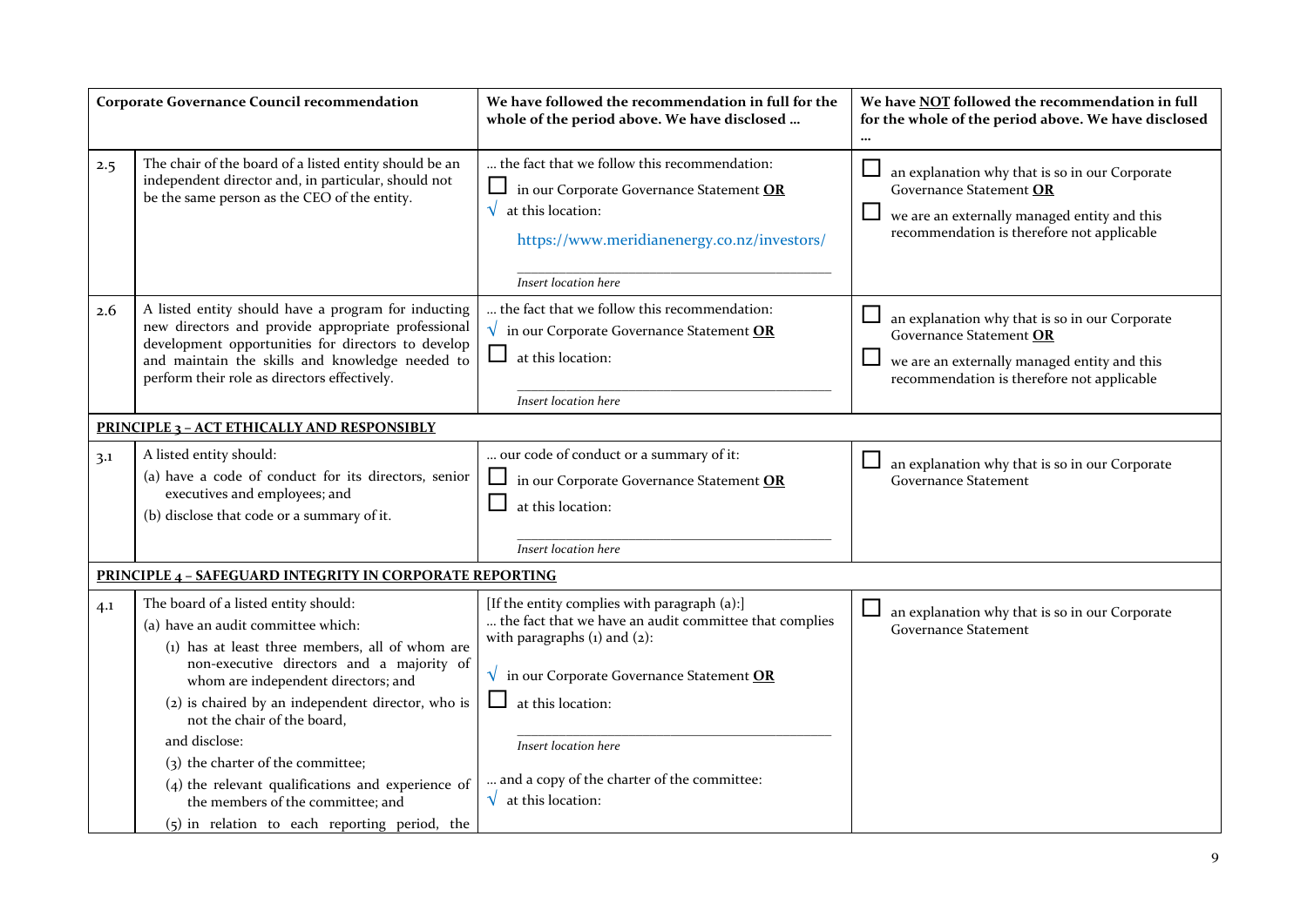|     | <b>Corporate Governance Council recommendation</b>                                                                                                                                                                                                                                                                                                                                                                                                                                                                                                                                                        | We have followed the recommendation in full for the<br>whole of the period above. We have disclosed                                                                                                                                                                                                                                                                                                                                                                                                                                                                                                                                                                                                                                                                                    | We have NOT followed the recommendation in full<br>for the whole of the period above. We have disclosed |
|-----|-----------------------------------------------------------------------------------------------------------------------------------------------------------------------------------------------------------------------------------------------------------------------------------------------------------------------------------------------------------------------------------------------------------------------------------------------------------------------------------------------------------------------------------------------------------------------------------------------------------|----------------------------------------------------------------------------------------------------------------------------------------------------------------------------------------------------------------------------------------------------------------------------------------------------------------------------------------------------------------------------------------------------------------------------------------------------------------------------------------------------------------------------------------------------------------------------------------------------------------------------------------------------------------------------------------------------------------------------------------------------------------------------------------|---------------------------------------------------------------------------------------------------------|
|     | number of times the committee<br>met<br>throughout the period and the individual<br>attendances of the members at those<br>meetings; OR<br>(b) if it does not have an audit committee, disclose<br>that fact and the processes it employs that<br>independently verify and safeguard the integrity<br>of its corporate reporting, including the processes<br>for the appointment and removal of the external<br>auditor and the rotation of the audit engagement<br>partner.                                                                                                                              | https://www.meridianenergy.co.nz/investors/<br>Insert location here<br>and the information referred to in paragraphs (4) and<br>$(5)$ :<br>$\sqrt{\ }$ in our Corporate Governance Statement OR<br>$\sqrt{\phantom{a}}$ at this location:<br>Annual Report -Director Biographies pages 10-11<br>Insert location here<br>[If the entity complies with paragraph (b):]<br>the fact that we do not have an audit committee and the<br>processes we employ that independently verify and<br>safeguard the integrity of our corporate reporting,<br>including the processes for the appointment and removal<br>of the external auditor and the rotation of the audit<br>engagement partner:<br>in our Corporate Governance Statement OR<br>at this location:<br>N/A<br>Insert location here |                                                                                                         |
| 4.2 | The board of a listed entity should, before it approves<br>the entity's financial statements for a financial period,<br>receive from its CEO and CFO a declaration that, in<br>their opinion, the financial records of the entity have<br>been properly maintained and that the financial<br>statements comply with the appropriate accounting<br>standards and give a true and fair view of the<br>financial position and performance of the entity and<br>that the opinion has been formed on the basis of a<br>sound system of risk management and internal<br>control which is operating effectively. | the fact that we follow this recommendation:<br>$\sqrt{\ }$ in our Corporate Governance Statement OR<br>at this location:<br>Insert location here                                                                                                                                                                                                                                                                                                                                                                                                                                                                                                                                                                                                                                      | $\Box$<br>an explanation why that is so in our Corporate<br><b>Governance Statement</b>                 |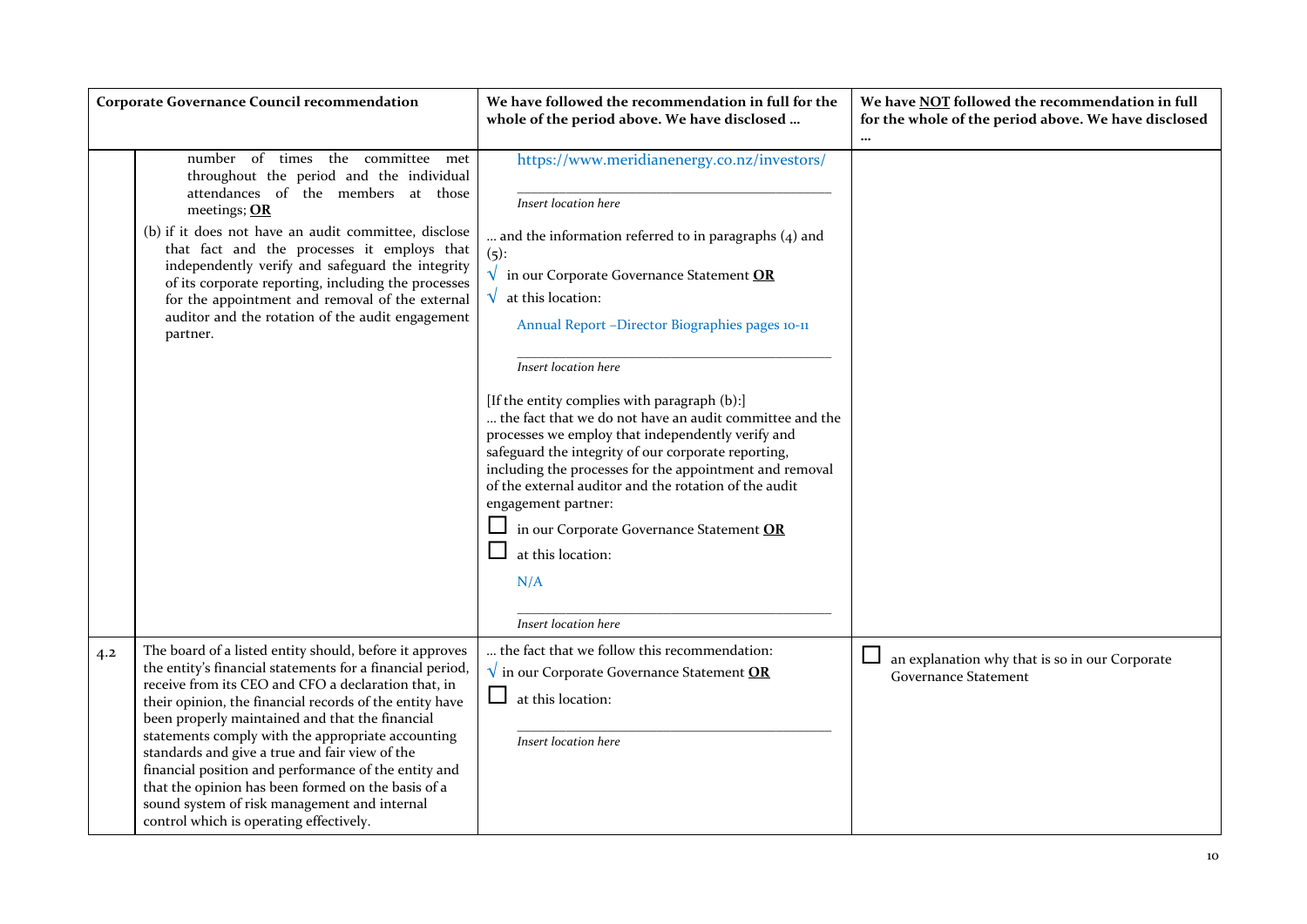|     | <b>Corporate Governance Council recommendation</b>                                                                                                                                               | We have followed the recommendation in full for the<br>whole of the period above. We have disclosed                                                                                                                           | We have NOT followed the recommendation in full<br>for the whole of the period above. We have disclosed<br>$\cdots$                                                                                                     |
|-----|--------------------------------------------------------------------------------------------------------------------------------------------------------------------------------------------------|-------------------------------------------------------------------------------------------------------------------------------------------------------------------------------------------------------------------------------|-------------------------------------------------------------------------------------------------------------------------------------------------------------------------------------------------------------------------|
| 4.3 | A listed entity that has an AGM should ensure that its<br>external auditor attends its AGM and is available to<br>answer questions from security holders relevant to<br>the audit.               | the fact that we follow this recommendation:<br>$\sqrt{\ }$ in our Corporate Governance Statement OR<br>at this location:<br>Insert location here                                                                             | an explanation why that is so in our Corporate<br>Governance Statement OR<br>we are an externally managed entity that does not<br>hold an annual general meeting and this<br>recommendation is therefore not applicable |
|     | <b>PRINCIPLE 5 - MAKE TIMELY AND BALANCED DISCLOSURE</b>                                                                                                                                         |                                                                                                                                                                                                                               |                                                                                                                                                                                                                         |
| 5.1 | A listed entity should:<br>(a) have a written policy for complying with its<br>continuous disclosure obligations under the<br>Listing Rules; and<br>(b) disclose that policy or a summary of it. | our continuous disclosure compliance policy or a<br>summary of it:<br>$\Box$ in our Corporate Governance Statement OR<br>$\sqrt{\ }$ at this location:<br>https://www.meridianenergy.co.nz/investors/<br>Insert location here | an explanation why that is so in our Corporate<br><b>Governance Statement</b>                                                                                                                                           |
|     | PRINCIPLE 6 - RESPECT THE RIGHTS OF SECURITY HOLDERS                                                                                                                                             |                                                                                                                                                                                                                               |                                                                                                                                                                                                                         |
| 6.1 | A listed entity should provide information about<br>itself and its governance to investors via its website.                                                                                      | information about us and our governance on our<br>website:<br>$\sqrt{\ }$ at this location:<br>https://www.meridianenergy.co.nz/investors/<br>Insert location here                                                            | an explanation why that is so in our Corporate<br><b>Governance Statement</b>                                                                                                                                           |
| 6.2 | A listed entity should design and implement an<br>investor relations program to facilitate effective two-<br>way communication with investors.                                                   | the fact that we follow this recommendation:<br>$\sqrt{\ }$ in our Corporate Governance Statement OR<br>at this location:<br>Insert location here                                                                             | an explanation why that is so in our Corporate<br><b>Governance Statement</b>                                                                                                                                           |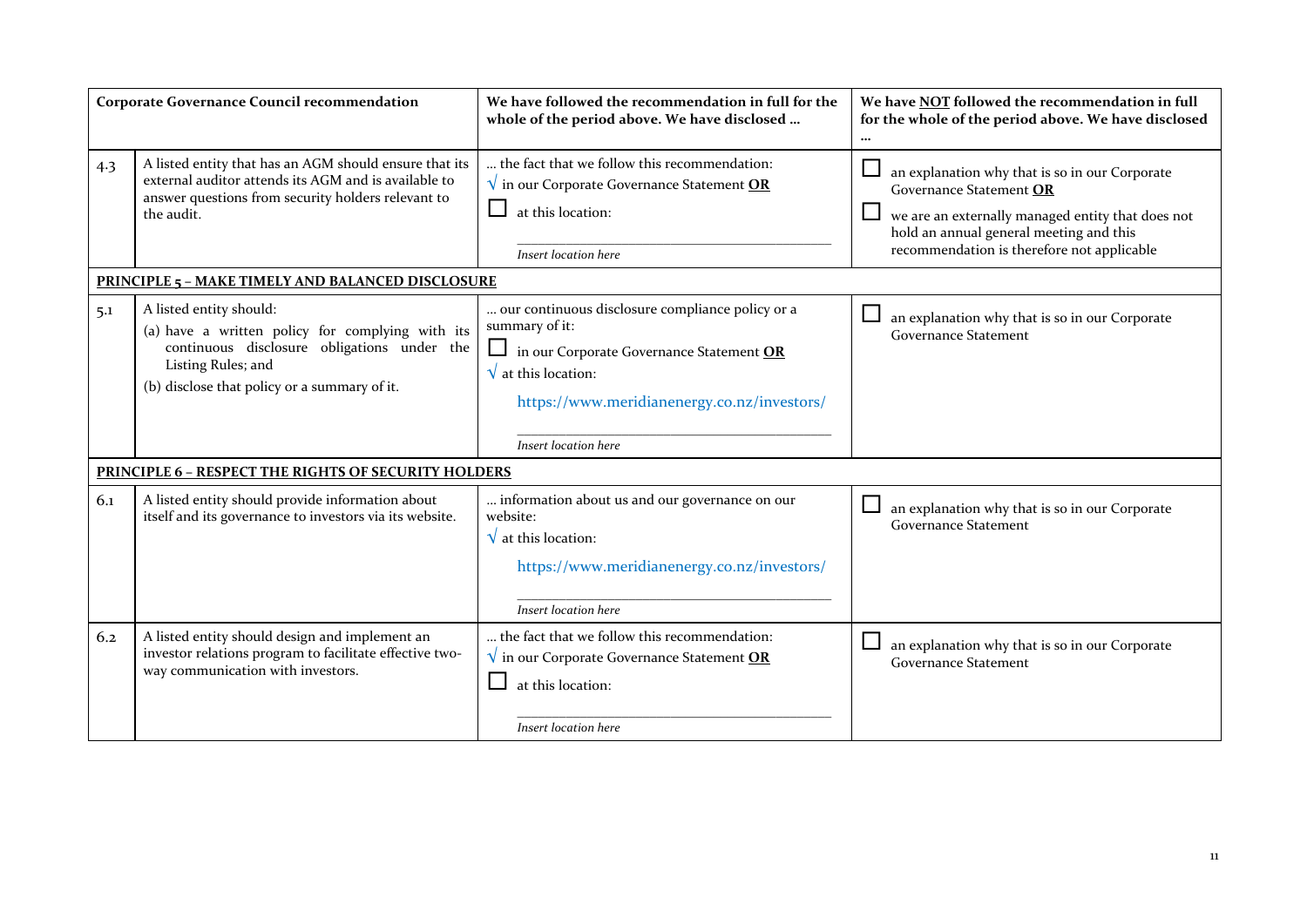|     | <b>Corporate Governance Council recommendation</b>                                                                                                                                                                                                                                                                                                                                                                                                                                                                            | We have followed the recommendation in full for the<br>whole of the period above. We have disclosed                                                                                                                                                                                                                                                                                                  | We have NOT followed the recommendation in full<br>for the whole of the period above. We have disclosed<br>$\cdots$                                                                                                                           |
|-----|-------------------------------------------------------------------------------------------------------------------------------------------------------------------------------------------------------------------------------------------------------------------------------------------------------------------------------------------------------------------------------------------------------------------------------------------------------------------------------------------------------------------------------|------------------------------------------------------------------------------------------------------------------------------------------------------------------------------------------------------------------------------------------------------------------------------------------------------------------------------------------------------------------------------------------------------|-----------------------------------------------------------------------------------------------------------------------------------------------------------------------------------------------------------------------------------------------|
| 6.3 | A listed entity should disclose the policies and<br>processes it has in place to facilitate and encourage<br>participation at meetings of security holders.                                                                                                                                                                                                                                                                                                                                                                   | our policies and processes for facilitating and<br>encouraging participation at meetings of security holders:<br>in our Corporate Governance Statement OR<br>$\sqrt{\,}$ at this location:<br>https://www.meridianenergy.co.nz/investors/<br>Insert location here                                                                                                                                    | an explanation why that is so in our Corporate<br>Governance Statement OR<br>$\Box$<br>we are an externally managed entity that does not<br>hold periodic meetings of security holders and this<br>recommendation is therefore not applicable |
| 6.4 | A listed entity should give security holders the option<br>to receive communications from, and send<br>communications to, the entity and its security<br>registry electronically.                                                                                                                                                                                                                                                                                                                                             | the fact that we follow this recommendation:<br>$\sqrt{\ }$ in our Corporate Governance Statement OR<br>at this location:<br>Insert location here                                                                                                                                                                                                                                                    | $\Box$<br>an explanation why that is so in our Corporate<br><b>Governance Statement</b>                                                                                                                                                       |
|     | <b>PRINCIPLE 7 - RECOGNISE AND MANAGE RISK</b>                                                                                                                                                                                                                                                                                                                                                                                                                                                                                |                                                                                                                                                                                                                                                                                                                                                                                                      |                                                                                                                                                                                                                                               |
| 7.1 | The board of a listed entity should:<br>(a) have a committee or committees to oversee risk,<br>each of which:<br>(1) has at least three members, a majority of<br>whom are independent directors; and<br>(2) is chaired by an independent director,<br>and disclose:<br>(3) the charter of the committee;<br>(4) the members of the committee; and<br>(5) as at the end of each reporting period, the<br>number of times the committee met<br>throughout the period and the individual<br>attendances of the members at those | [If the entity complies with paragraph (a):]<br>the fact that we have a committee or committees to<br>oversee risk that comply with paragraphs (1) and (2):<br>$\sqrt{\ }$ in our Corporate Governance Statement OR<br>ப<br>at this location:<br>Insert location here<br>and a copy of the charter of the committee:<br>$\sqrt{\,}$ at this location:<br>https://www.meridianenergy.co.nz/investors/ | $\sqcup$<br>an explanation why that is so in our Corporate<br><b>Governance Statement</b>                                                                                                                                                     |
|     | meetings; OR<br>(b) if it does not have a risk committee or committees<br>that satisfy (a) above, disclose that fact and the<br>processes it employs for overseeing the entity's<br>risk management framework.                                                                                                                                                                                                                                                                                                                | Insert location here<br>and the information referred to in paragraphs (4) and<br>(5):<br>$\sqrt{\ }$ in our Corporate Governance Statement OR                                                                                                                                                                                                                                                        |                                                                                                                                                                                                                                               |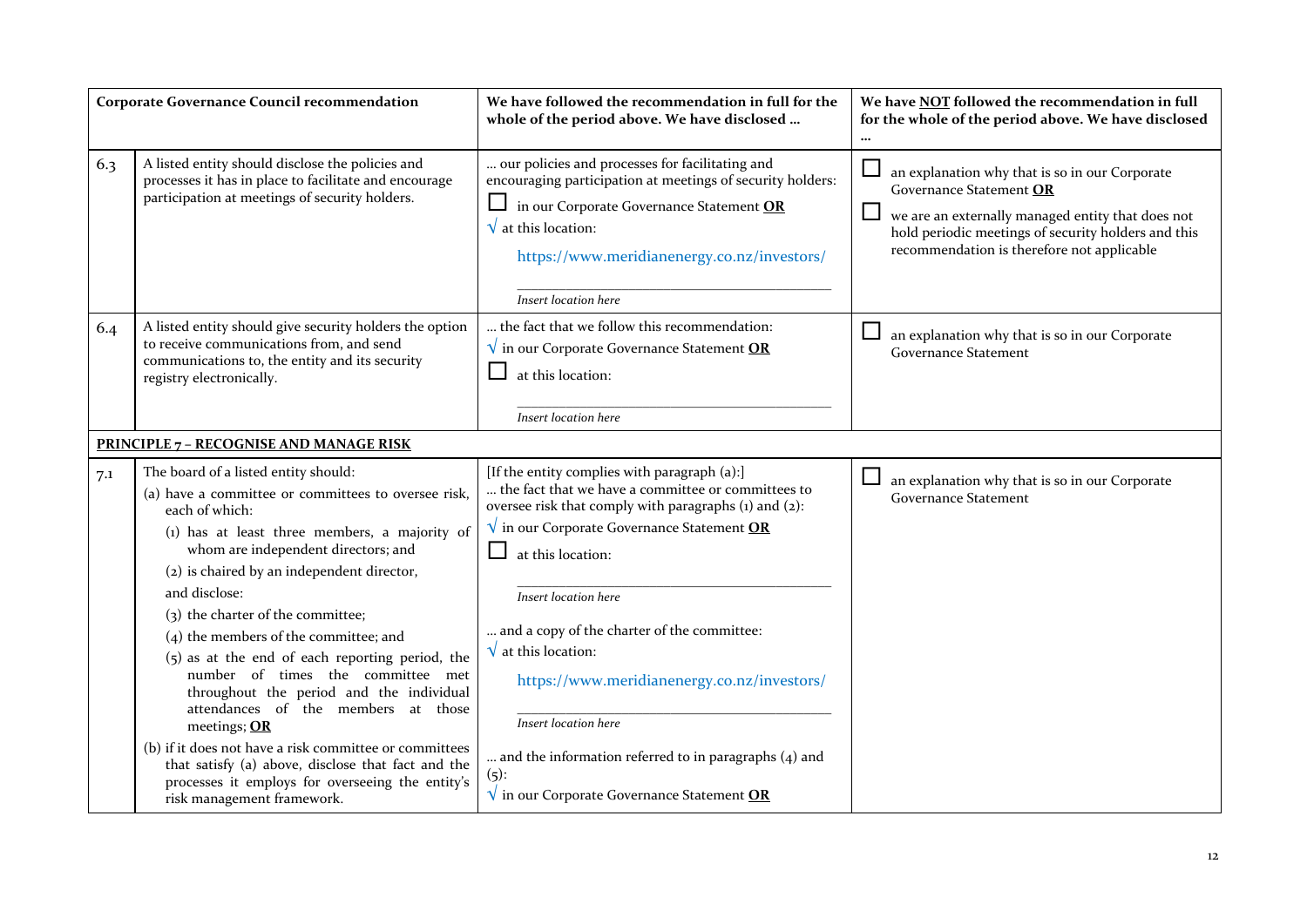|     | <b>Corporate Governance Council recommendation</b>                                                                                                                                                                                                                                                                                                                               | We have followed the recommendation in full for the<br>whole of the period above. We have disclosed                                                                                                                                                                                                                                                                                                                                                                                                      | We have NOT followed the recommendation in full<br>for the whole of the period above. We have disclosed<br>$\cdots$ |
|-----|----------------------------------------------------------------------------------------------------------------------------------------------------------------------------------------------------------------------------------------------------------------------------------------------------------------------------------------------------------------------------------|----------------------------------------------------------------------------------------------------------------------------------------------------------------------------------------------------------------------------------------------------------------------------------------------------------------------------------------------------------------------------------------------------------------------------------------------------------------------------------------------------------|---------------------------------------------------------------------------------------------------------------------|
|     |                                                                                                                                                                                                                                                                                                                                                                                  | $\sqrt{\,}$ at this location:<br>Annual Report -Director Biographies pages 10-11<br>Insert location here<br>[If the entity complies with paragraph (b):]<br>the fact that we do not have a risk committee or<br>committees that satisfy (a) and the processes we employ<br>for overseeing our risk management framework:<br>in our Corporate Governance Statement OR<br>at this location:<br>N/A<br>Insert location here                                                                                 |                                                                                                                     |
| 7.2 | The board or a committee of the board should:<br>(a) review the entity's risk management framework at<br>least annually to satisfy itself that it continues to<br>be sound; and<br>(b) disclose, in relation to each reporting period,<br>whether such a review has taken place.                                                                                                 | the fact that we follow this recommendation:<br>$\sqrt{\ }$ in our Corporate Governance Statement OR<br>at this location:<br>Insert location here                                                                                                                                                                                                                                                                                                                                                        | an explanation why that is so in our Corporate<br><b>Governance Statement</b>                                       |
| 7.3 | A listed entity should disclose:<br>(a) if it has an internal audit function, how the<br>function is structured and what role it performs;<br><b>OR</b><br>(b) if it does not have an internal audit function, that<br>fact and the processes it employs for evaluating<br>and continually improving the effectiveness of its<br>risk management and internal control processes. | [If the entity complies with paragraph (a):]<br>how our internal audit function is structured and what<br>role it performs:<br>$\sqrt{\ }$ in our Corporate Governance Statement OR<br>⊔.<br>at this location:<br>Insert location here<br>[If the entity complies with paragraph (b):]<br>the fact that we do not have an internal audit function<br>and the processes we employ for evaluating and<br>continually improving the effectiveness of our risk<br>management and internal control processes: | an explanation why that is so in our Corporate<br><b>Governance Statement</b>                                       |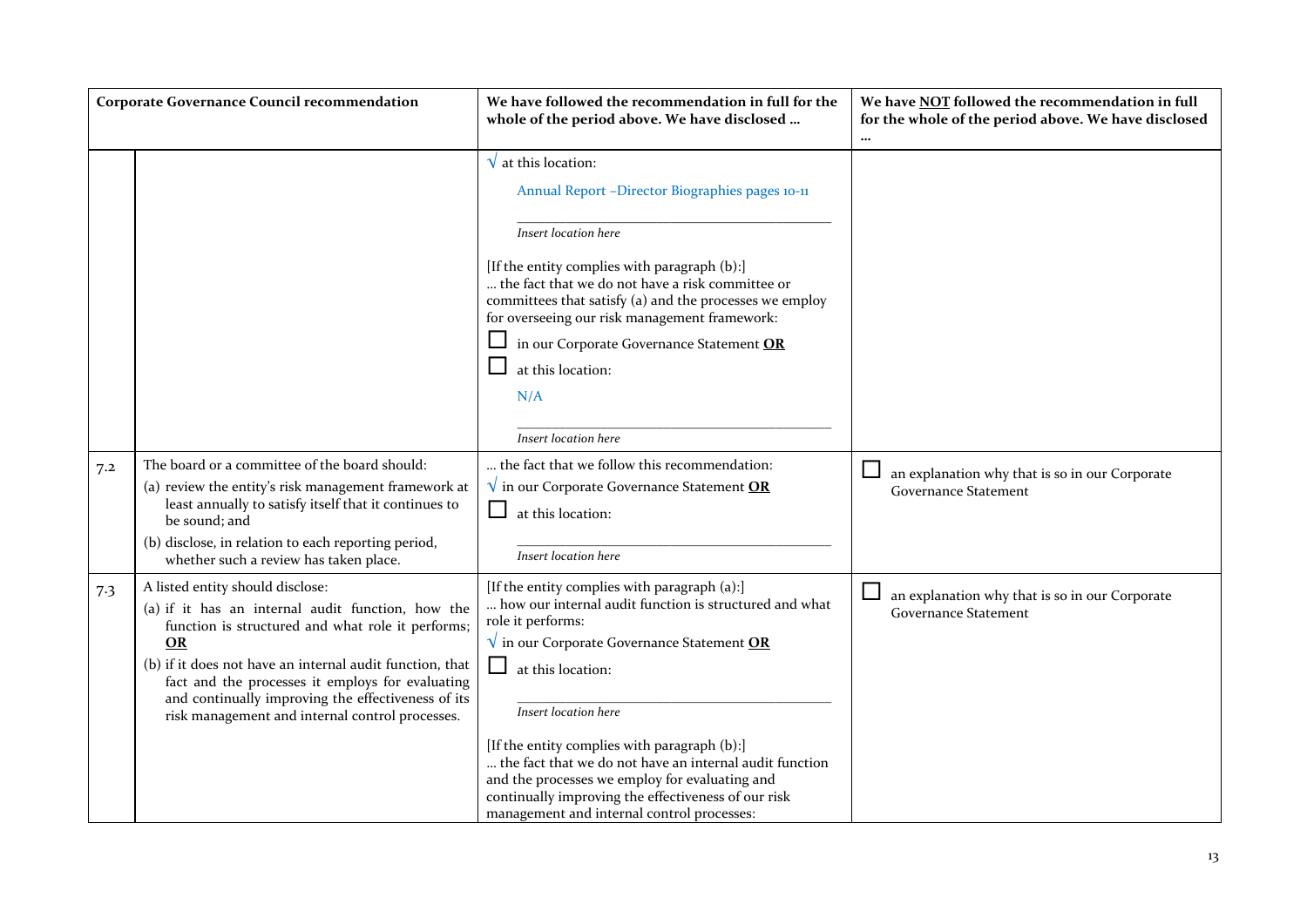|     | <b>Corporate Governance Council recommendation</b>                                                                                                                                                                                                                                                                                                                                                                                                                                                                                                                                                                                                                                                                                                                                       | We have followed the recommendation in full for the<br>whole of the period above. We have disclosed                                                                                                                                                                                                                                                                                                                                                                               | We have NOT followed the recommendation in full<br>for the whole of the period above. We have disclosed                                                                 |
|-----|------------------------------------------------------------------------------------------------------------------------------------------------------------------------------------------------------------------------------------------------------------------------------------------------------------------------------------------------------------------------------------------------------------------------------------------------------------------------------------------------------------------------------------------------------------------------------------------------------------------------------------------------------------------------------------------------------------------------------------------------------------------------------------------|-----------------------------------------------------------------------------------------------------------------------------------------------------------------------------------------------------------------------------------------------------------------------------------------------------------------------------------------------------------------------------------------------------------------------------------------------------------------------------------|-------------------------------------------------------------------------------------------------------------------------------------------------------------------------|
|     |                                                                                                                                                                                                                                                                                                                                                                                                                                                                                                                                                                                                                                                                                                                                                                                          | in our Corporate Governance Statement OR<br>at this location:<br>N/A<br>Insert location here                                                                                                                                                                                                                                                                                                                                                                                      |                                                                                                                                                                         |
| 7.4 | A listed entity should disclose whether it has any<br>material exposure to economic, environmental and<br>social sustainability risks and, if it does, how it<br>manages or intends to manage those risks.                                                                                                                                                                                                                                                                                                                                                                                                                                                                                                                                                                               | whether we have any material exposure to economic,<br>environmental and social sustainability risks and, if we do,<br>how we manage or intend to manage those risks:<br>$\sqrt{\ }$ in our Corporate Governance Statement OR<br>at this location:<br>Insert location here                                                                                                                                                                                                         | an explanation why that is so in our Corporate<br><b>Governance Statement</b>                                                                                           |
|     | <b>PRINCIPLE 8 - REMUNERATE FAIRLY AND RESPONSIBLY</b>                                                                                                                                                                                                                                                                                                                                                                                                                                                                                                                                                                                                                                                                                                                                   |                                                                                                                                                                                                                                                                                                                                                                                                                                                                                   |                                                                                                                                                                         |
| 8.1 | The board of a listed entity should:<br>(a) have a remuneration committee which:<br>(1) has at least three members, a majority of<br>whom are independent directors; and<br>(2) is chaired by an independent director,<br>and disclose:<br>(3) the charter of the committee;<br>$(4)$ the members of the committee; and<br>(5) as at the end of each reporting period, the<br>number of times the committee met<br>throughout the period and the individual<br>attendances of the members at those<br>meetings; OR<br>(b) if it does not have a remuneration committee,<br>disclose that fact and the processes it employs for<br>setting the level and composition of remuneration<br>for directors and senior executives and ensuring<br>that such remuneration is appropriate and not | [If the entity complies with paragraph (a):]<br>the fact that we have a remuneration committee that<br>complies with paragraphs $(i)$ and $(2)$ :<br>$\sqrt{\ }$ in our Corporate Governance Statement OR<br>at this location:<br>Insert location here<br>and a copy of the charter of the committee:<br>$\sqrt{\ }$ at this location:<br>https://www.meridianenergy.co.nz/investors/<br>Insert location here<br>and the information referred to in paragraphs (4) and<br>$(5)$ : | an explanation why that is so in our Corporate<br>Governance Statement OR<br>we are an externally managed entity and this<br>recommendation is therefore not applicable |
|     | excessive.                                                                                                                                                                                                                                                                                                                                                                                                                                                                                                                                                                                                                                                                                                                                                                               | $\sqrt{ }$ in our Corporate Governance Statement OR                                                                                                                                                                                                                                                                                                                                                                                                                               |                                                                                                                                                                         |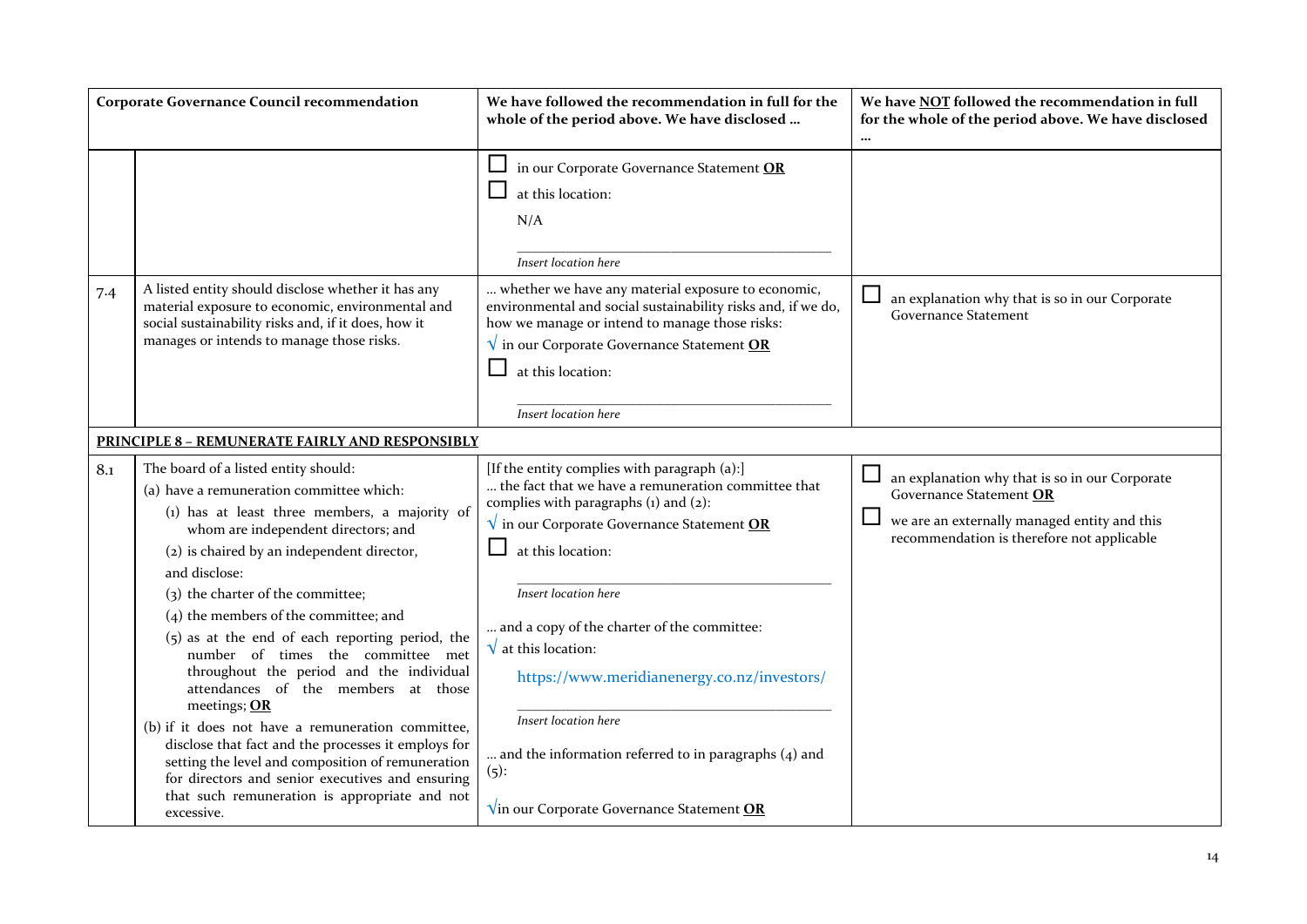|     | <b>Corporate Governance Council recommendation</b>                                                                                                                                                             | We have followed the recommendation in full for the<br>whole of the period above. We have disclosed                                                                                                                                                                                                                                                                                                                                                                                                                             | We have NOT followed the recommendation in full<br>for the whole of the period above. We have disclosed<br>$\cdots$                                                               |
|-----|----------------------------------------------------------------------------------------------------------------------------------------------------------------------------------------------------------------|---------------------------------------------------------------------------------------------------------------------------------------------------------------------------------------------------------------------------------------------------------------------------------------------------------------------------------------------------------------------------------------------------------------------------------------------------------------------------------------------------------------------------------|-----------------------------------------------------------------------------------------------------------------------------------------------------------------------------------|
|     |                                                                                                                                                                                                                | $\sqrt{\mathsf{at}}$ this location:<br>Annual Report -Director Biographies pages 10-11<br>Insert location here<br>[If the entity complies with paragraph (b):]<br>the fact that we do not have a remuneration committee<br>and the processes we employ for setting the level and<br>composition of remuneration for directors and senior<br>executives and ensuring that such remuneration is<br>appropriate and not excessive:<br>in our Corporate Governance Statement OR<br>at this location:<br>N/A<br>Insert location here |                                                                                                                                                                                   |
| 8.2 | A listed entity should separately disclose its policies<br>and practices regarding the remuneration of non-<br>executive directors and the remuneration of<br>executive directors and other senior executives. | separately our remuneration policies and practices<br>regarding the remuneration of non-executive directors and<br>the remuneration of executive directors and other senior<br>executives:<br>in our Corporate Governance Statement OR<br>$\sqrt{\mathsf{at}}$ this location:<br>Annual Report - Remuneration Report page 37-39<br>Insert location here                                                                                                                                                                         | └<br>an explanation why that is so in our Corporate<br>Governance Statement OR<br>⊔<br>we are an externally managed entity and this<br>recommendation is therefore not applicable |